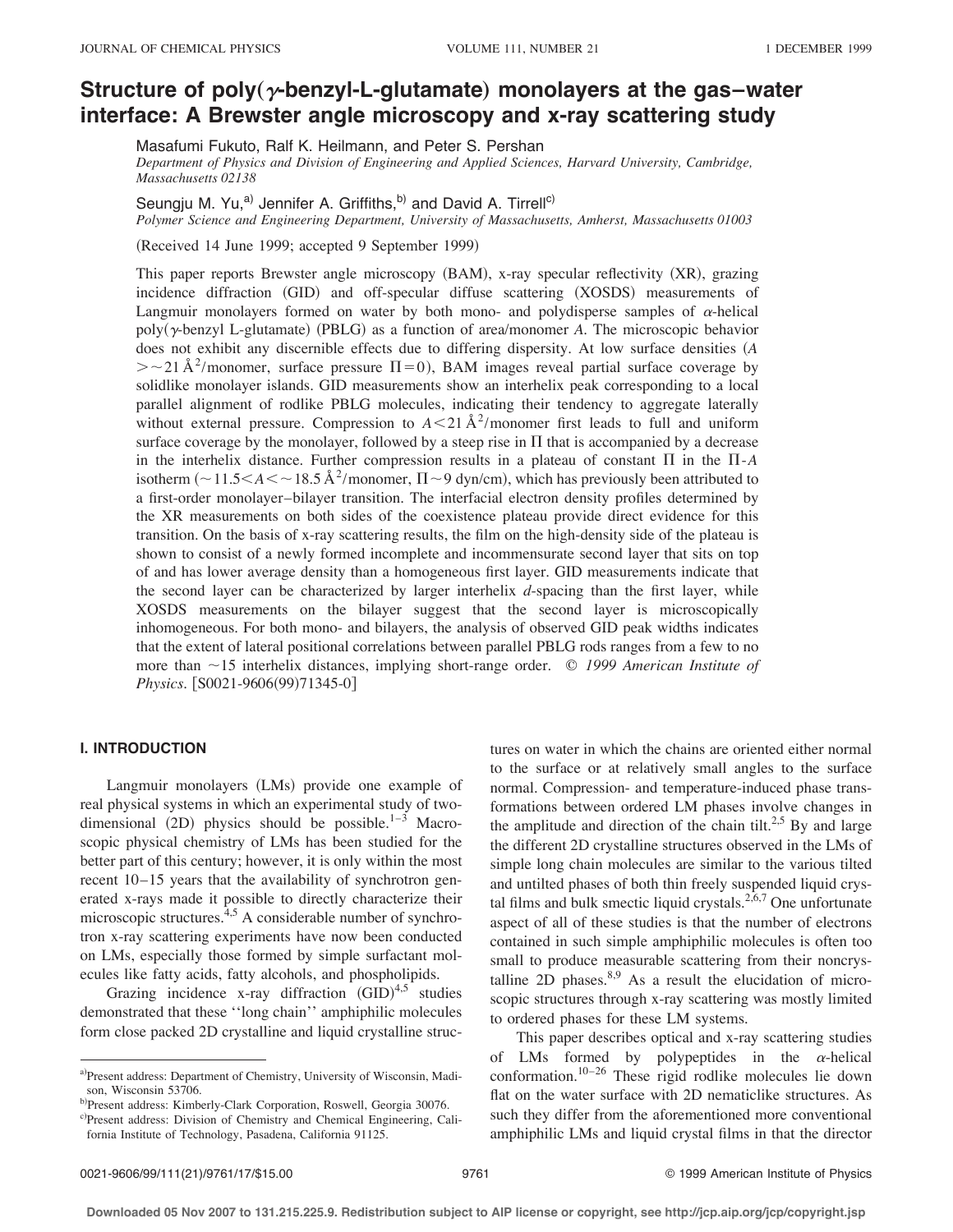**n**, or principal axis of the molecules, lies within the monolayer plane rather than pointing away from it. Another important difference is that these polypeptide molecules are larger than the simpler amphiphilic molecules studied previously. As a result, the constructive interference in the GID patterns that can be used to characterize the intermolecular packing occurs at smaller angles with larger amplitudes. The combination of this and the one to two orders of magnitude greater number of electrons per molecule has the important consequence that broad GID peaks can be observed from disordered LM phases. For example, a recent GID experiment on a LM formed by  $C_{60}$ -propylamine adduct molecules $^{27}$  demonstrated that a quantitative measurement of a liquidlike 2D structure factor due to short-range positional correlations is possible when the number of electrons per scattering unit (i.e., molecule) is sufficiently large. The hope is that as a result of the increased scattering power provided by large molecules, it might be possible to characterize the structural changes in the noncrystalline part of 2D phase diagrams.

Another potential advantage for studies using  $\alpha$ -helical polypeptides is that without compromising the rigidity of the helical backbones, their intermolecular interactions within the LM plane may be controlled by chemically altering the side chain groups and through copolymerization of different peptide monomer units. Such chemical modifications have already been shown to influence the formation of 3D liquid crystalline phases.28–33

The interest in LMs of  $\alpha$ -helical polypeptides also arises from the fact that many of them can be transferred onto solid substrates as multilayers using the Langmuir-Blodgett (LB) technique. In recent years, various  $\alpha$ -helical poly(Lglutamates) have been studied both as LMs on water<sup>23,25,26,34–37</sup> and as LB films on solid substrates.<sup>26,34,37-49</sup> In most of these studies the primary objective has been to achieve good-quality LB films that possess technologically important properties,<sup>50</sup> such as lateral homogeneity,<sup>23,45</sup> thermal<sup>37,44,47,49</sup> and mechanical<sup>45,48</sup> stability, low defect density,  $38,45$  and optical anisotropy;  $38,39,42$  in addition, potential applications,<sup>50,51</sup> for example, as optical wave guides,  $38,41,42$  optical data storage media,  $43,44$  and photoresists, $37$  have also been suggested. However, despite the high activity in this research area, direct structural characterizations at the intermolecular level have been limited mostly to transferred LB films, as opposed to their LM counterparts, partly due to experimental difficulties involved with studying liquid surfaces.23 As Motschmann *et al.*<sup>23</sup> pointed out, the elucidation of LM structures as the state immediately prior to LB-deposition is an important step that may provide additional insights on controlling LB multilayer structures.

We report here the results of Brewster angle microscopy (BAM) and extensive x-ray scattering studies conducted *in situ* on LMs formed by both monodisperse and polydisperse poly( $\gamma$ -benzyl L-glutamate) (PBLG),<sup>12,13,18,25</sup> emphasizing the changes in their microscopic structures with lateral compression. The principal results are as follows: (i) Direct microscopic characterization of the first-order monolayer– bilayer transition. This transition was originally inferred from the presence of a plateau region of constant  $\Pi$  in the surface pressure  $(\Pi)$  vs area/monomer  $(A)$  isotherms of the PBLG LM.<sup>11,12,18</sup> Further indirect evidence was provided by Takenaka *et al.*, <sup>18</sup> who LB-deposited the same number of PBLG layers onto solid substrates from both the ''bilayer'' and ''monolayer'' regions in the isotherm and found the ratio of their measured total thicknesses to be  $\sim$ 1.7. In the present study, x-ray specular reflectivity (XR) was employed to directly measure the average electron density profiles across the water–PBLG LM–gas interface for both of the regions. The results show that the numbers of molecules per unit area in the two layers of a bilayer are not the same. (ii) The in-plane arrangement of these PBLG rods parallel to the water surface was probed by the GID technique. Evidence for a partial alignment of these rods within the LM plane is provided by observation of a relatively broad peak at a scattered wave vector  $(\sim 2\pi/d)$  that is consistent with the expected *d*-spacing between neighboring parallel  $\alpha$ -helices. In this connection, the dependence of the interhelix distance on  $\Pi$ and *A*, the limited extent of in-plane positional correlations, as well as the incommensurability of the two layers in the bilayer are discussed. (iii) Microscopic lateral inhomogeneities within both PBLG monolayers and bilayers were studied using an x-ray off-specular diffuse scattering (XOSDS) technique. The XOSDS intensities observed from the bilayer have been found to exceed the values theoretically expected

for a homogeneous bilayer with thermal capillary wave fluctuations. The excess scattering is explained quantitatively in terms of inhomogeneities in the newly formed second layer.

Finally, one of the issues that motivated the present study is concerned with the effect of sample dispersity on PBLG LM structures. The lyotropic liquid crystalline behavior of conventional polydisperse PBLG in 3D has been known since the late  $1950s;^{28,52-59}$  in particular, in addition to the usual cholesteric phase,  $28,52-56,58,59$  the observations of nematic $53,54,60$  and columnar<sup>57</sup> phases have been reported. Recently, Tirrell *et al.*<sup>61</sup> demonstrated that unlike the polydisperse case, the monodisperse PBLG in both bulk solutions and solution cast films exhibits a smecticlike liquid crystalline order. Their x-ray diffraction results clearly indicated that the smectic layers had a thickness close to the length of these rodlike molecules, and this has been attributed to the narrow size distribution in the monodisperse sample.<sup>61</sup> The present study extends the investigation of such dispersity effects into 2D. In contrast to the 3D case, both XR and GID results on LMs show very little dependence on the sample dispersity; in particular, no evidence for smectic layering has been found for monodisperse PBLG LMs.

The organization of this paper is as follows: Sec. II describes the experimental methods used. The XOSDS subsection provides a more detailed discussion elucidating a recently developed analysis procedure used to quantitatively distinguish homogeneous and inhomogeneous liquid surfaces. In Sec. III, the experimental results of the  $\Pi$ -A isotherm, BAM, and x-ray scattering measurements are presented and discussed. The x-ray subsection is divided into three parts: (i) XR, (ii) GID, and (iii) XOSDS. In Sec. IV, the main conclusions from this study are summarized.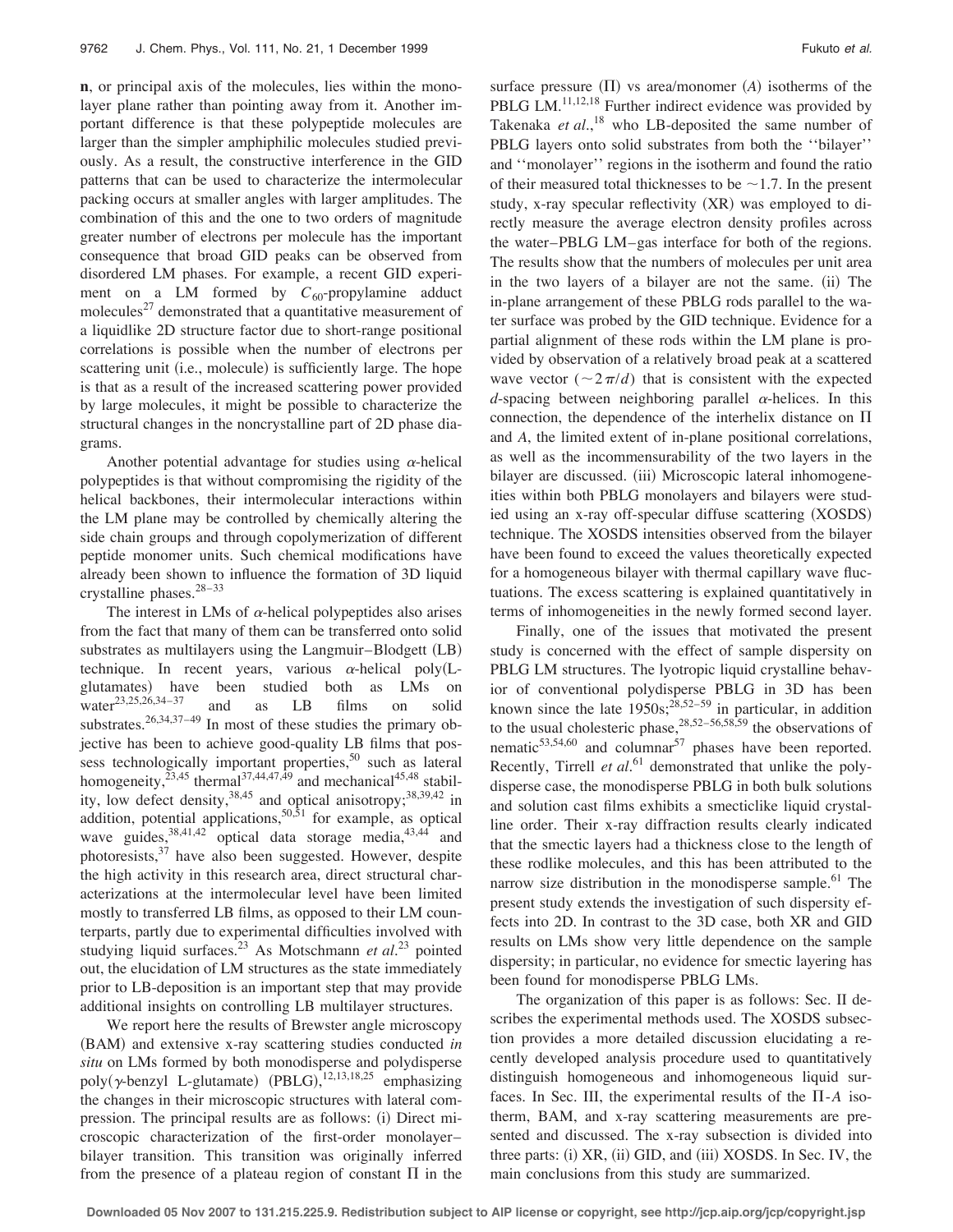# **II. EXPERIMENTAL DETAILS AND ANALYSIS METHODS**

# **A. Sample, Langmuir trough, and** "**-A isotherms**

The polydisperse sample of PBLG  $\lceil MW \rceil 26000 \text{ (vis)}$ ; DP 119, PDI 1.5] was purchased from Sigma Chemical Co. The monodisperse sample  $\lceil MW \rceil 16700$ ; DP 76 $\lceil$  was synthesized using the recombinant DNA method described in Yu *et al.*<sup>61</sup> The PBLG molecule, due to its  $\alpha$ -helix conformation, resembles a rigid rodlike structure, whose rod diameter is  $\sim$ 13 Å.<sup>61</sup> The length of the PBLG rod is about 115 Å for the monodisperse sample $^{61}$  and on the order of 150 Å for the polydisperse case.

The Langmuir troughs and the film deposition and compression methods used have been described previously.<sup>27,62,63</sup> Both the trough and the moveable barrier are made of teflon, and the surface pressure  $\Pi$  is measured with a Wilhelmy balance. For all of the measurements, pure water subphase (Milli-Q quality) was used, and the temperature was maintained at  $22^{\circ}$ C to  $23^{\circ}$ C. For the  $\Pi$ -*A* isotherm measurements, the sealed aluminum box enclosing the trough assembly was filled with high purity  $N_2$  gas. During the x-ray measurements, high purity He gas was used instead of  $N_2$  to reduce background scattering. A PBLG monolayer was prepared by spreading a pure chloroform or 3%- trifluoroacetic acid/97%-chloroform mixture (% by volume) solution of PBLG on water at a specific area equal to or larger than 23  $\AA^2$ /monomer.<sup>64</sup> The PBLG concentration in the spreading solutions used ranged from 0.1 to 0.5 mg/mL, and the volume of the solution spread ranged from 50 to 200  $\mu$ L. No significant dependence on the concentration and the spread volume was found in any of the measurements performed during this study.

&-*A* isotherms were measured using both continuous and relaxation methods.<sup>27,62,63</sup> The two methods differ on whether or not the film is allowed to relax after each compression step. During a relaxation scan, the surface pressure was monitored every minute while the film relaxed at a given fixed area/monomer *A*. When the surface pressure change over five minutes was less than 0.05 dyn/cm, a final surface pressure measurement was recorded, and the next compression step was taken. In a continuous scan, the film was compressed at a constant rate, and the surface pressure was measured immediately after each compression step. The barrier speeds used in both compression methods corresponded to compression rates ranging from 0.005 to 0.01  $A<sup>2</sup>/monomer-s$ . During x-ray experiments, the continuous method was used for compression from one area of interest to the next, but the film was allowed to relax after the target area/monomer was reached.

# **B.** Brewster-angle microscope (BAM)

The BAM setup used has been described previously.  $27,63$ A *p*-polarized laser beam (argon-ion laser,  $\lambda = 488$  nm) strikes the LM surface at the Brewster condition for the bare water surface (an incident angle of  $53.3^\circ$  from the surface normal). The nonzero reflected intensity caused by the presence of a monolayer was used to image the LM coated surface. The reflected beam was passed through an achromatic



FIG. 1. General x-ray scattering geometry. The surface lies in the *x-y* plane.

lens with a focal length of 175 mm, and the image was recorded by a CCD camera, placed at  $\sim$ 1450 mm from the lens. With this setup, a surface area of  $\sim 0.86$  mm $\times 1.1$  mm on the illuminated LM surface was captured in each image at a magnification of 7.3 and a resolution of 20  $\mu$ m.

# **C. X-ray scattering techniques**

The x-ray scattering experiments were carried out using the Harvard/BNL liquid surface spectrometer $62$  at Beamline X22B, National Synchrotron Light Source, Brookhaven National Laboratory. The general scattering geometry is illustrated in Fig. 1. Highly collimated monochromatic x-rays of wavelength  $\lambda = 1.55 \text{ Å}$  and incident wave vector **k**<sub>in</sub> strike the LM surface at an incident angle  $\alpha$ . The scattered x-rays are characterized by an output wave vector  $\mathbf{k}_{out}$ , an angle  $\beta$ to the surface and an angle  $2\theta$  to the plane of incidence. The difference between the incident and output wave vectors defines the wave vector transfer,  $\mathbf{q} = \mathbf{k}_{out} - \mathbf{k}_{in}$ . The Cartesian components of **q** are

$$
q_z = k[\sin(\alpha) + \sin(\beta)]
$$
  
\n
$$
q_x = k \cos(\beta) \sin(2\theta)
$$
  
\n
$$
q_y = k[\cos(\beta) \cos(2\theta) - \cos(\alpha)]
$$
\n(1)

where  $k = 2\pi/\lambda$ . In particular, the component parallel to the LM surface is equal to

$$
q_{xy} = \sqrt{q_x^2 + q_y^2}
$$
  
=  $k \sqrt{\cos^2(\alpha) + \cos^2(\beta) - 2 \cos(\alpha) \cos(\beta) \cos(2\theta)}$ . (2)

The following scattering techniques were used.

# **1. X-ray specular reflectivity (XR)**

In XR, the specularly reflected intensity *I* is measured as a function of the incident angle  $\alpha$  or wave vector transfer  $q_z = (4\pi/\lambda)\sin(\alpha)$  along the surface normal while maintaining the specular reflection condition given by  $\beta = \alpha$  and 2 $\theta$  $= 0$  or equivalently  $q_{xy} = 0$ . A pair of crossed Huber slits of width  $W=3$  mm and height  $H=2.5$  mm, located approximately  $L \sim 620$  mm from the sample center, were placed in front of a NaI scintillation detector to define its angular acceptance  $\delta\beta \sim H/L \sim 0.23^{\circ}$  and  $\delta(2\theta) \sim W/L \sim 0.28^{\circ}$ . The background due to bulk scattering from the subphase and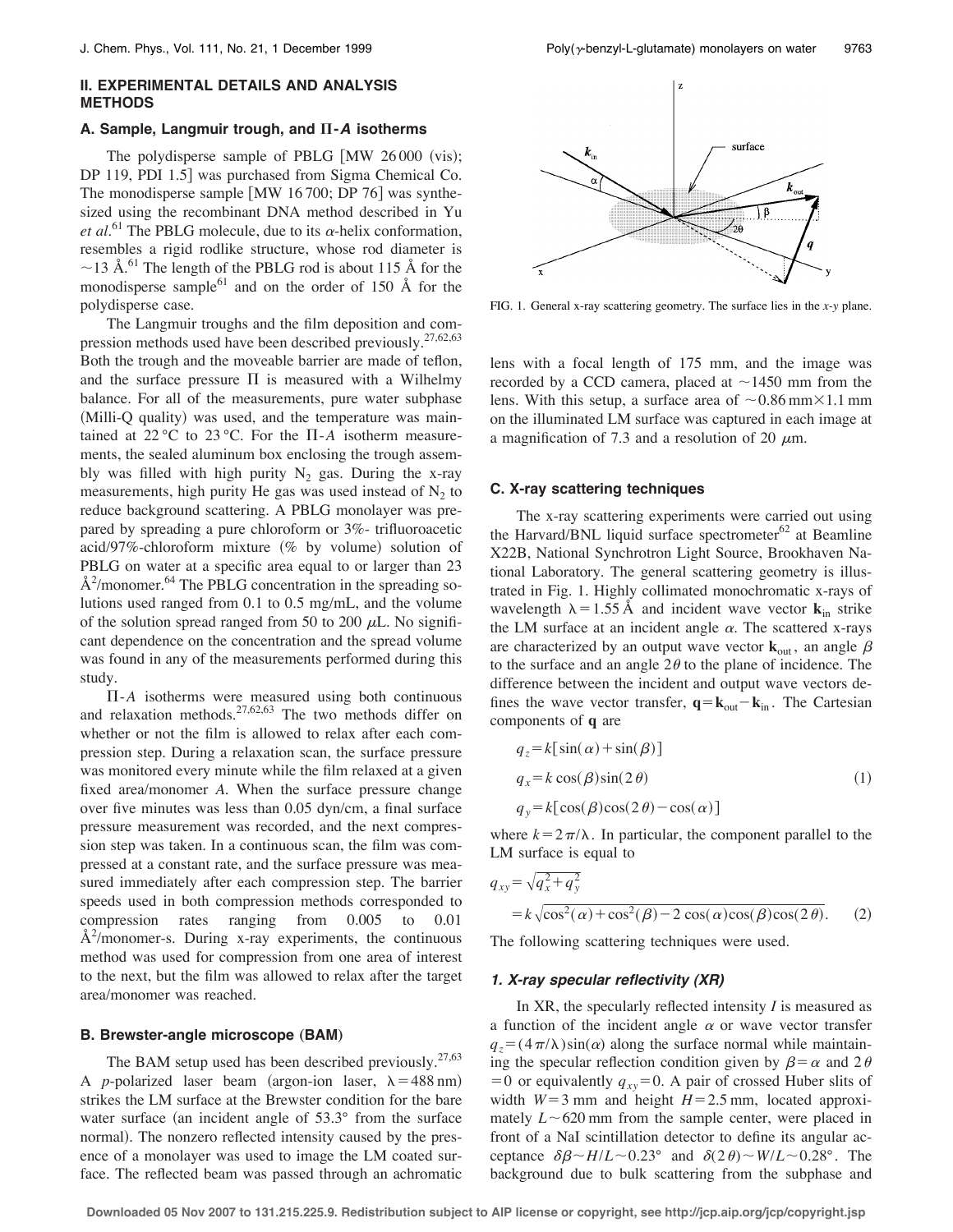scattering from sample cell windows and gas in the beam path was accounted for by subtracting the intensities measured at  $\beta = \alpha$  with 2 $\theta$  offsets of  $\pm 0.3^{\circ}$ . The result of the subtraction, i.e.,  $\Delta I(\alpha) = I(\alpha, 2\theta = 0) - (\frac{1}{2})[I(\alpha, +0.3^{\circ})$  $+I(\alpha, -0.3^{\circ})$ ], was normalized to the incident beam intensity  $I_0$  to obtain the measured specular reflectivity  $R(q_z)$ .

For water as the subphase, the critical wave vector for total reflection is equal to  $q_c = 0.0218 \text{ Å}^{-1}$ , and the corresponding critical angle of incidence is  $\alpha_c = 0.154$ ° for  $\lambda$  $= 1.55 \text{ Å}$ . For  $q_z/q_c > 4 \sim 5$   $(q_z > \sim 0.1 \text{ Å}^{-1}$  for water), the specular reflectivity  $R(q_z)$  from a macroscopically homogeneous surface is well described by the Born approximation expression $4,5,65$ 

$$
\frac{R(q_z)}{R_F(q_z)} \approx \left| \int_{-\infty}^{+\infty} dz \frac{d}{dz} \left[ \frac{\langle \rho(z) \rangle}{\rho_{\infty}} \right] e^{-iq_z z} \right|^2, \tag{3}
$$

where  $\langle \rho(z) \rangle$  is the *average* electron density profile ("average'' over the appropriate coherence lengths in the  *plane)* across the interface at height *z* along the surface normal, and  $\rho_{\infty}$  is the electron density in the bulk subphase  $(\rho_{\infty})$ = 0.334 electrons/ $\AA^3$  for water).  $R_F(q_z)$  is the Fresnel reflectivity expected from an ideally flat and sharp bulk–gas interface, which can be expressed as

$$
R_F(q_z) \approx \left| \frac{q_z - \sqrt{q_z^2 - q_c^2}}{q_z + \sqrt{q_z^2 - q_c^2}} \right|^2.
$$
 (4)

For  $q_z \leq q_c$ , Eq. (4) results in total external reflection  $(R_F(q_z)=1)$ , and for  $q_z \geqslant q_c$ , it decays algebraically as  $R_F(q_z) \approx (q_c/2q_z)^4$ .

### **2. Grazing incidence diffraction (GID)**

For GID, x-rays are incident on the surface at an angle  $\alpha < \alpha_c$ , such that the total reflection condition is maintained. This results in an evanescent wave on the bulk side of the interface and thereby suppresses the scattering from the bulk relative to the surface. The scattered intensity is measured as a function of  $2\theta$  (or  $q_{xy}$ ) while maintaining  $\beta \sim 0$  (or  $q_z \sim 0$ ). Structures periodic in the surface plane with a repeat distance *d* result in a diffraction peak at  $q_{xy} = 2\pi/d$ . Most of the GID data were collected using a fixed incident angle of  $\alpha$  $= 0.12^{\circ}$  and Soller slits in front of the NaI scintillator detector. The Soller slits had a horizontal angular acceptance of  $\delta(2\theta)$  ~ 0.16°, corresponding to an in-plane FWHM (full width at half maximum) resolution of  $\delta q_{xy}$  ~ 0.012 Å<sup>-1</sup>. The vertical opening of the Soller slits (limited to 18 mm) corresponded to the integration of scattered signals over  $\Delta \beta$  $\sim$  1.7° or  $\Delta q$ <sub>z</sub> ~ 0.12 Å<sup>-1</sup>.

As a result of the finite width of the horizontal detector opening ( $W=6$  mm) and the narrow  $2\theta$  resolution of the Soller slits, when  $2\theta$  is large enough, the detector only views a fraction of the illuminated path  $(L_f \sim 40 \text{ mm})$  along the LM surface. For  $2\theta$  *W*/*L<sub>f</sub>* ~ 8.6° (or  $q_{xy}$  > ~ 0.6 Å<sup>-1</sup>), this fraction varies as  $1/\sin(2\theta)$ , yielding a measured intensity proportional to  $q_{xy}^{-1} \times (2D)$  structure factor). In addition to the specularly reflected signal, there is also a background due to scattering of the incident and totally reflected beams by the entrance and exit Kapton windows of the sample cell (separated by  $L_w = 16.5$  cm along the beam) as well as from the gas in the beam path. Fortunately, for  $2\theta > W/L_w = 2.1^\circ$  (or  $q_{xy}$  > 0.15 Å<sup>-1</sup>), the detector resolution screens out the scattering from the two windows and the observed background is almost entirely due to the He gas and water vapor above the surface. The measured intensity from this also varies roughly as  $q_{xy}^{-1}$  due to the decrease in the length of the beam path viewed by the detector.

For rod scans,<sup>5</sup> the  $q_{xy}$  (or 2 $\theta$ ) position of the detector is held at the center of a GID peak, and the scattered intensities along  $q<sub>z</sub>$  (or  $\beta$ ), which depend on molecular scale density correlations *normal to the surface*, are measured. However, unlike XR, they are sensitive only to the in-plane ordered regions of the surface that give rise to the GID peak. For a LM with no molecular tilt, the intensity falls slowly with  $q_z$ on the scale of  $l^{-1}$ , where *l* is the molecular length along the surface normal. In the rod scan experiment, the data were collected using a Braun position-sensitive linear detector with a quartz wire along the  $\beta$ -direction. The background, which was nearly all due to scattering from the He gas and water vapor, was eliminated by subtracting similar scans that only differed in that the LM surface was lowered to 2 mm below the incident beam.

# **3. X-ray off-specular diffuse scattering (XOSDS) from liquid surfaces**

In a typical small-angle XOSDS experiment, the intensity scattered from a given surface is measured within the plane of incidence  $(2\theta=0 \text{ or } q_x=0)$  at non-specular conditions, i.e.,  $\alpha \neq \beta$  or  $q_y \neq 0$ . The nonzero  $q_y$  component of the wave vector transfer *parallel* to the surface typically ranges from  $10^{-5}$  to  $10^{-2} \text{Å}^{-1}$ , which is limited by the detector resolution and low counting rates, respectively. Therefore, XOSDS is sensitive to lateral density fluctuations over the surface on submicron length scales, including interfacial height fluctuations.

In this study, a  $\beta$ -scan method was used in which the scattered intensity  $I(\alpha, \beta, 2\theta=0)$  was measured as a function of  $\beta$  at constant  $\alpha$ . Since  $q_z$  is varied simultaneously with  $q<sub>y</sub>$ ,  $\beta$ -scans are also sensitive to the density profile along the surface normal. The experimental setup was identical to that for XR except that a vertical detector slit size of *H*  $= 1.0$  mm was used. This setup provided angular detector resolutions of  $\delta\beta = H/L = 0.092^{\circ}$  and  $\delta(2\theta) = W/L = 0.28^{\circ}$ , which are related to reciprocal space resolutions through  $\delta q_{y} \sim (2\pi/\lambda) \sin(\beta) \delta \beta$  and  $\delta q_{x} \sim (2\pi/\lambda) \delta(2\theta)$ . As in XR, background intensities measured with  $2\theta$  offsets of  $\pm 2\theta_h$  $= \pm 0.3^{\circ}$  were subtracted from the intensity measured at 2 $\theta$  $= 0$  and the same  $(\alpha, \beta)$ . The result was normalized to the incident beam intensity  $I_0$  to obtain the measured normalized intensity difference

$$
\frac{\Delta I(\alpha,\beta)}{I_0} = \frac{1}{I_0} \left\{ I(\alpha,\beta,2\theta=0) - \frac{1}{2} [I(\alpha,\beta,2\theta=+2\theta_b) + I(\alpha,\beta,2\theta=-2\theta_b)] \right\}.
$$
\n(5)

A characteristic feature of liquid surfaces, including LM systems, is the presence of capillary waves, that is, thermally excited fluctuations in the liquid–vapor interfacial height

**Downloaded 05 Nov 2007 to 131.215.225.9. Redistribution subject to AIP license or copyright, see http://jcp.aip.org/jcp/copyright.jsp**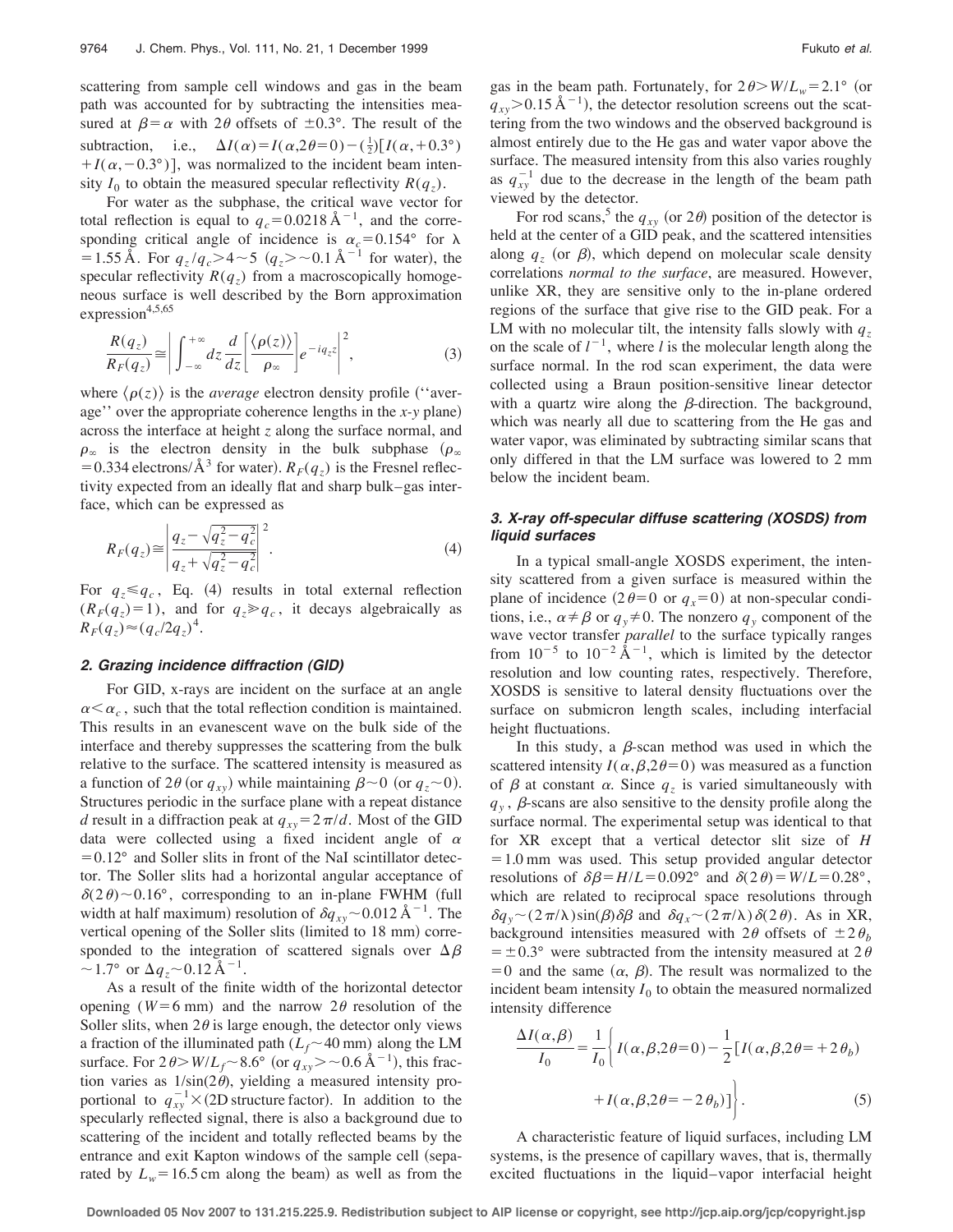$h(r_{xy})$ , which give rise to thermal diffuse scattering (TDS). The capillary waves cause the interfacial height-height correlation function  $g(r_{xy}) = \langle [h(r_{xy}) - h(0)]^2 \rangle$  to vary logarithmically with the distance  $r_{xy}$  along the surface<sup>66–68</sup> for  $r_{xy}$  smaller than a gravitationally imposed cutoff ( $\sim$ mm) and large compared to the molecular size  $d \sim \text{\AA}$ . Consequently, for  $\eta = (k_B T/2\pi \gamma) q_z^2 < 2$ , where  $\gamma$  is the surface tension, the scattering cross section is characterized by an algebraic singularity of the form  $1/q_{xy}^{2-\eta}$ , without a true specular term  $[-\delta^{(2)}(\mathbf{q}_{xy})]$ .<sup>66,67</sup> Because of this power-law behavior, the capillary wave TDS is a primary source of small-angle XOSDS from liquid surfaces. Therefore, in order to probe noncapillary lateral inhomogeneities occurring in a LM film, their contribution to the XOSDS intensities needs to be quantitatively separable from the capillary-wave TDS.

A given LM is laterally homogeneous if the heights of all interfaces (water–layer, layer–gas, etc.) are conformal with the capillary fluctuations and if there is no density variation within the surface. In such cases, the local electron density  $\rho_{T=0}(\mathbf{r}_{xy}, z')$ , which can be defined conceptually by considering a nonuniform frame in which capillary fluctuations are absent [i.e.,  $z' = z - h(r_{xy})$ ], is equal to its lateral average  $\langle \rho_{T=0}(z') \rangle$ . This average "intrinsic" or local electron density profile  $\langle \rho_{T=0}(z') \rangle$  is to be distinguished from the total average density profile  $\langle \rho(z) \rangle$  defined in Eq. (3), which is obtained from the convolution of  $\langle \rho_{T=0}(z') \rangle$  with the capillary wave height distribution  $\{h(r_{xy})\}$ . It has recently been shown that for small-angle scattering from a homogeneous liquid surface, a properly normalized form of the differential cross section is given by $69,70$ 

$$
\frac{1}{A_0} \left( \frac{d\sigma}{d\Omega} \right)_{\text{hmg}} \approx \frac{1}{16\pi^2} \left( \frac{q_c}{2} \right)^4 \frac{T_F(\alpha) T_F(\beta)}{q_z^2 \sin(\alpha)} \times |\Phi_0(q_z)|^2 \frac{2\pi\eta}{q_{xy}^2} \left( \frac{q_{xy}}{q_{\text{max}}} \right)^{\eta},
$$
\n(6)

for  $\eta = (k_B T / 2\pi \gamma) q_z^2 < 2$ , where  $A_0$  is the cross-sectional area of the incident beam, and  $T_F(\alpha) = (2 \alpha/\alpha_c)^2 \sqrt{R_F(\alpha)}$  is the Fresnel transmission factor.<sup>66</sup> The upper cutoff wave vector  $q_{\text{max}}$  is determined by the condition that the number of capillary wave modes is on the order of the number of molecules per unit surface area. This is equivalent to fixing  $q_{\text{max}} \sim 2\pi/d$ , where *d* is on the order of the intermolecular distance. A surface structure factor  $\Phi_0(q_z)$  is defined as<sup>69,70</sup>

$$
\Phi_0(q_z) = \int dz \frac{d}{dz} \left[ \frac{\langle \rho_{T=0}(z) \rangle}{\rho_{\infty}} \right] \exp(-iq_z z). \tag{7}
$$

Therefore, apart from the effect of layering and local interfacial diffuseness contained in  $\Phi_0(q_z)$ , scattering from a homogeneous LM is still described by the characteristic power law  $1/q_{xy}^{2-\eta}$  of the capillary-wave TDS.

If the LM is laterally *inhomogeneous*, the local electron density deviates from the lateral average so that  $\delta \rho_{T=0}(\mathbf{r}_{xy}, z') \equiv \rho_{T=0}(\mathbf{r}_{xy}, z') - \langle \rho_{T=0}(z') \rangle \neq 0$ , and there will be additional scattering in excess of Eq.  $(6)$ . This leads to a nonzero *second term* in the differential cross section, whose general form is given by

$$
\frac{1}{A_0} \left( \frac{d\sigma}{d\Omega} \right)_{\text{inhmg}} = \frac{1}{16\pi^2} \left( \frac{q_c}{2} \right)^4 \frac{1}{A_0} \left| \int d^3 \mathbf{r} \exp(-i\mathbf{q} \cdot \mathbf{r}) \right.
$$
  
 
$$
\times \exp(-i q_z h(r_{xy})) \frac{\delta \rho_{T=0}(\mathbf{r})}{\rho_{\infty}} \right|^2.
$$
 (8)

In general, the normalized intensity  $I/I_0$  is equal to the convolution of the differential cross section with an appropriate instrumental resolution function  $\Xi$ 

$$
\frac{I(\alpha, \beta, 2\theta)}{I_0} = \int d\beta' \int d(2\theta') \Xi_{\Omega}(\beta - \beta'; 2\theta - 2\theta')
$$

$$
\times \frac{1}{A_0} \frac{d\sigma}{d\Omega}(\alpha, \beta', 2\theta'), \tag{9a}
$$

or equivalently, using the approximation  $d\Omega \approx d\beta d(2\theta)$  $\approx d^2 \mathbf{q}_{xy} / [k^2 \sin(\beta)]$ 

$$
\frac{I(\mathbf{q})}{I_0} = \int \frac{d^2 \mathbf{q}'_{xy}}{k^2 \sin(\beta)} \Xi_q(\mathbf{q}_{xy} - \mathbf{q}'_{xy}) \frac{1}{A_0} \frac{d\sigma}{d\Omega}(\mathbf{q}'_{xy}).
$$
 (9b)

For  $\alpha \gg \alpha_c$ , the physical size of the detector opening is much larger than the projection of the illuminated sample area onto the plane of the detector. Therefore, the simple and reasonable choice for  $\Xi$  is a rectangular resolution function whose center and area correspond to the nominal detector position and the angular acceptance defined by the detector slits, respectively

$$
\Xi_{\Omega}(\Delta \beta; \Delta(2\theta))
$$
  
= 
$$
\begin{cases} 1 & \text{if } |\Delta \beta| \le \delta \beta/2, |\Delta(2\theta)| \le \delta(2\theta)/2, \\ 0 & \text{otherwise} \end{cases}
$$
 (10a)

or equivalently

$$
\Xi_q(\Delta q_x, \Delta q_y) = \begin{cases} 1 & \text{if } |\Delta q_x| \le \delta q_x/2, |\Delta q_y| \le \delta q_y/2 \\ 0 & \text{otherwise} \end{cases}
$$
 (10b)

By substituting Eq.  $(6)$  into Eq.  $(9)$ , carrying out the convolution with the slit-defined resolution function from Eq.  $(10)$  numerically, and taking the same intensity difference as in Eq.  $(5)$ , one can calculate the homogeneous capillary-wave contribution  $[\Delta I(\alpha, \beta)/I_0]_{\text{hmg}}$  to the normalized XOSDS intensity difference  $\Delta I(\alpha, \beta)/I_0$ .<sup>69–71</sup> The physical parameters  $(T, \gamma)$  and detector resolutions are known, and  $q_{\text{max}}$  can be estimated from the size of the LM forming molecules. Moreover, since Eq.  $(6)$  is also valid for XR, the factor  $\Phi_0(q_z)$ , or the intrinsic profile  $\langle \rho_{T=0}(z) \rangle$ , can be determined by fitting  $[\Delta I(\alpha, \beta = \alpha)/I_0]_{\text{hmg}}$  to the measured specular reflectivity  $R(q_z)$ .<sup>69,70</sup> Consequently, the homogeneous contribution  $[\Delta I(\alpha, \beta)/I_0]_{hm}$  can be calculated with no adjustable parameters. It follows that comparison between the theoretical curve  $[\Delta I(\alpha, \beta)/I_0]_{hm}$  and the measured data  $\Delta I(\alpha, \beta)/I_0$  provides an unambiguous test of the homogeneity for a given LM. Any excess scattering  $\Delta I/I_0 - [\Delta I/I_0]_{hm} > 0$  is a measure of surface inhomogeneities  $\delta \rho_{T=0}(r_{xy}, z) \neq 0$ , and can be analyzed in terms of the convolution of Eq.  $(8)$  with the same resolution functions.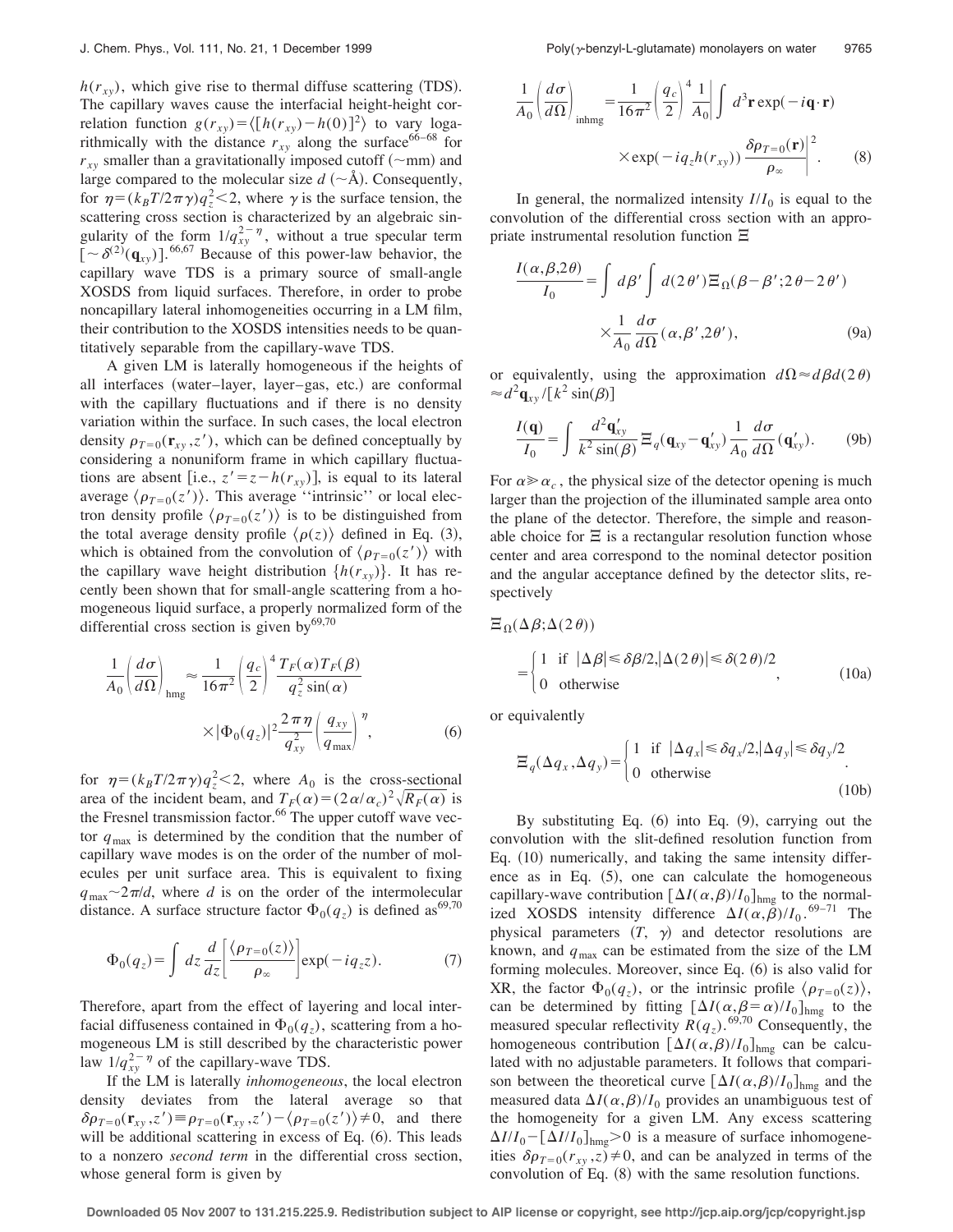

FIG. 2.  $\Pi$ -*A* isotherms at  $T = 23 \degree C$  for (a) polydisperse and (b) monodisperse PBLG films. In (a), the solid line  $(-)$  is a continuous isotherm, and the filled circles  $(①)$  correspond to a relaxation isotherm. The dots  $( \cdots )$ show intermediate surface pressures measured during relaxation at fixed *A*. In (b), the solid line  $(-)$  is a set of continuous compression/expansion scans taken on Film-1 during the x-ray scattering experiment. In both  $(a)$  and  $(b)$ , the open circles  $(O)$  indicate the points at which x-ray scattering measurements were carried out.

#### **4. X-ray radiation damage**

During the x-ray experiments on PBLG LMs, changes in the scattered intensity were observed when the maximum incident flux (on the order of  $10^9$  photons/s) was used. For GID, in which  $\alpha$  is small and, therefore, the incident beam is spread over a larger surface area, radiation-induced changes (often evidenced by the disappearance of a peak) occurred only after exposing the same spot of the film for many hours at full intensity. For XR and XOSDS, at the largest values of  $\alpha$  measured, the use of high flux led to changes in the reflected intensities after less than 30 min. Subsequently, special care was taken to minimize radiation damage by limiting the x-ray exposure through absorbers and carefully monitoring the scattered signals. There was no indication of film damage in any of the results presented here.

# **III. RESULTS AND DISCUSSION**

### A.  $\Pi$ -A isotherms and surface imaging by BAM

Representative  $\Pi$ -*A* isotherms are shown in Fig. 2(a) for polydisperse and in Fig. 2(b) for monodisperse PBLG. BAM images obtained from a polydisperse film are summarized in Figs. 3 and 4. In Fig.  $2(a)$ , the solid line and the filled circles correspond to a continuous and a relaxation isotherm, respectively. The solid line in Fig.  $2(b)$  is a continuous scan taken during the x-ray scattering experiments. In both figures, the  $\Pi$ - $A$  positions at which x-ray measurements were carried out are indicated with open circles. The shown isotherms are very similar to those obtained previously by others for polydisperse samples.<sup>12,13,18,25,46</sup> As indicated in Fig. 2, the  $\overline{\Pi}$ -*A* phase diagram can be divided into four main regions, each exhibiting a different surface pressure variation with compression.

In Region I  $(A > -21 \text{ Å}^2/\text{monomer})$ , the surface pressure remains zero as the film is compressed. This behavior is due to an incomplete surface coverage, which is clearly evident in BAM images from Region I [Figs.  $3(a) - 3(c)$ ]. As deposited, LM-coated regions coexist with regions of bare water surface. A typical image Fig.  $3(a)$  reveals that a LMcoated region itself consists of a network of PBLG islands (bright) with small gaps of bare water surface in between (dark). In an epifluorescence microscopy study, Lavigne *et al.* also observed an aggregation of PBLG molecules into 2D islands at low surface density.<sup>25</sup> As a result, compression in Region I only leads to a reduction in the area of the gaps between PBLG islands, as illustrated in a series of images Figs.  $3(a) - 3(c)$  taken at  $A = 31$ , 25, 23 Å<sup>2</sup>/monomer. This type of compression is consistent with the absence of measurable surface pressure since it does not alter the microscopic structure within the islands themselves. Another important BAM observation is that the monolayer is solidlike as indicated by the intricate shapes of the island–water boundaries which would not be expected for a fluid monolayer.

Region II  $({\sim}18.5 \text{ Å}^2/\text{monomer} < A < {\sim}21 \text{ Å}^2/\text{monod}$ mer) is characterized by an increase in the surface pressure above  $\Pi$  ~0. Given the PBLG rod diameter of about 13 Å<sup>61</sup> and the  $\alpha$ -helix pitch of 1.5 Å/monomer along the rod axis, one expects a limiting area/monomer of  $A_{\text{lim}} \sim 19.5$ 



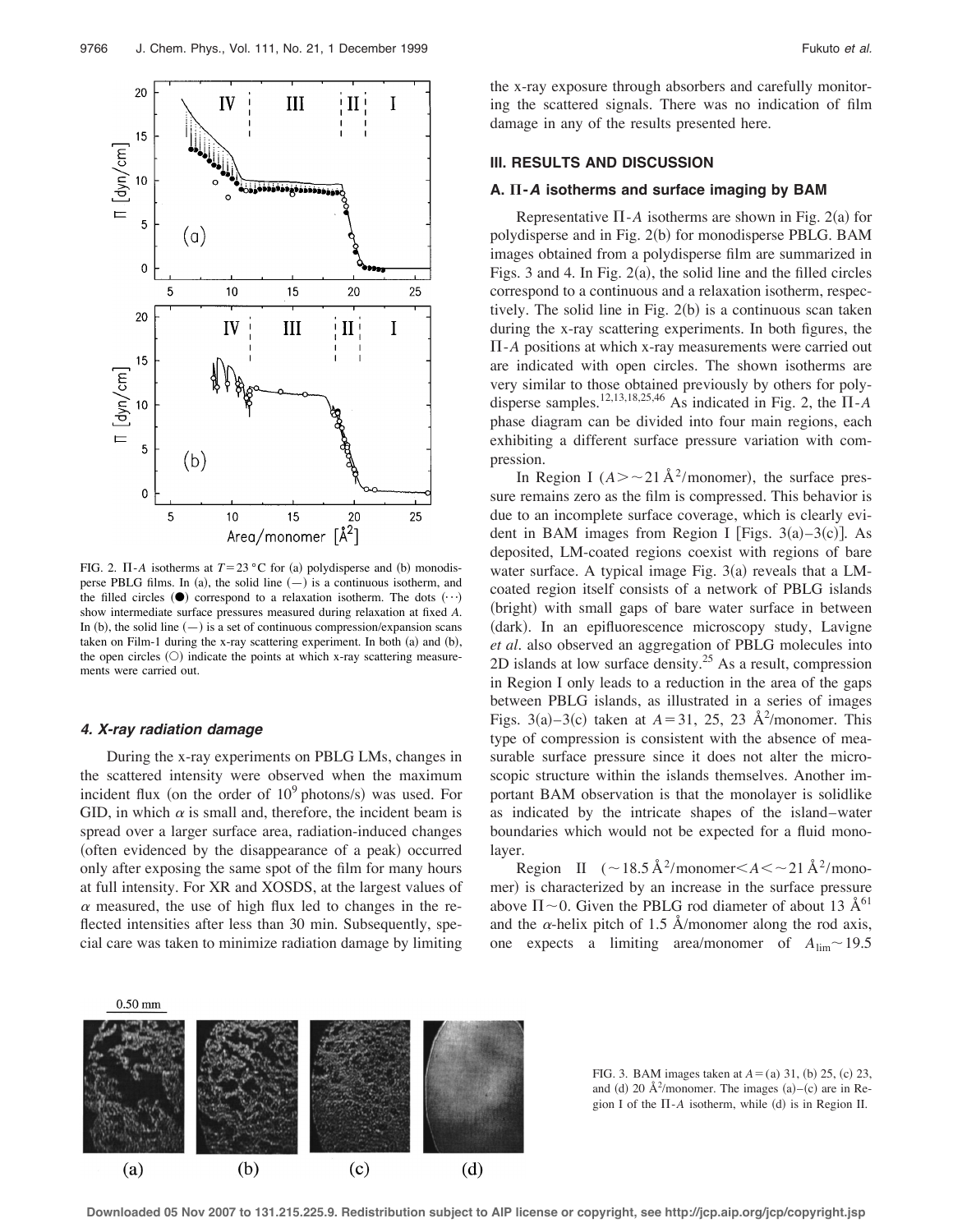

FIG. 4. BAM images taken at  $A = 13.3 \text{ Å}^2/\text{monomer}$  in Region III. The moveable barrier and the trough edge on the opposite side, both of which run parallel to the vertical edges of the images, are located  $~6.5$  cm to the left and  $5$  cm to the right of image (b), respectively. Images (a) and (c) were taken from spots that were less than 1 cm away from the image (b) spot, with (a) being on the barrier side and (c) being on the opposite side. The sensitivity of the CCD camera used here [the same for  $(a)$ – $(c)$ ] is lower than that in Fig. 3.

 $A<sup>2</sup>/$ monomer for a close packed monolayer of PBLG rods lying down parallel to the water–gas interface.<sup>25</sup> The fact that this  $A_{\text{lim}}$  value falls into Region II, where the  $\Pi$  increase is observed, provides indirect evidence for both the single molecule thickness of the film in Regions I and II and the parallel-to-surface orientation of the PBLG rods. In Region II, the entire surface is uniformly covered with the PBLG LM. A typical BAM image Fig.  $3(d)$ , taken at *A*  $= 20 \text{ Å}^2$ /monomer, also shows that the LM surface has become more or less homogeneous. Since the bare areas observed in Region I are now absent, compression in Region II should result in a microscopic reduction in the intermolecular distance within the 2D plane.

Region III ( $\sim$ 11.5 Å<sup>2</sup>/monomer  $\lt$  *A*  $\lt$   $\sim$  18.5 Å<sup>2</sup>/monomer) of the isotherm is characterized by a plateau of infinite compressibility  $(\chi = -A^{-1} \cdot dA/d\Pi = \infty)$ , which signifies a first-order phase transition between two coexisting phases. Since the ratio of the area/monomer values at the two ends of this coexistence region is close to two, the second phase coexisting with the monolayer phase has been assumed to be a bilayer.11,12,18,25 Further compression into Region IV (*A*  $\langle \sim 11.5 \text{ Å}^2/\text{monomer} \rangle$  results in a surface pressure increase in the continuous isotherms. However, the relaxation effect is now more significant. When the film is left to relax at a constant area/monomer in this region, surface pressure decreases almost to the plateau value. As indicated by the open circles in Fig. 2, x-ray measurements in Region IV were made on relaxed films.

Figure 4 shows BAM images taken at  $A = 13.3 \text{ Å}^2$ / monomer in Region III. As shown in Fig.  $4(b)$ , a region of inhomogeneity (confined to less than 1 cm along the compression direction) was found in which ridge or steplike morphologies ran more or less parallel to the moveable barrier  $(i.e., perpendicular to the compression direction).$  The images [see Fig.  $4(c)$ ] taken from the stationary edge side of this inhomogeneous region are very similar to those obtained for the monolayer in Region II. However, the intensity reflected from the moveable barrier side of the surface [see Fig.  $4(a)$ ] is consistently higher than that from the other side. These observations indicate that the monolayer coexists with



FIG. 5. Measured specular reflectivity normalized to the Fresnel reflectivity of an ideally flat and sharp water–gas interface for  $(a)$  monodisperse and  $(b)$ polydisperse PBLG films. In (a), the shown  $R/R_F$  data were obtained at *A* (**•**): 21.7 Å<sup>2</sup>/monomer, 0.4 dyn/cm; *B* (■): 18.7 Å<sup>2</sup>/monomer, 9.3 dyn/cm;  $C$  ( $\triangle$ ): 11.5 Å<sup>2</sup>/monomer, 11.6 dyn/cm. In (b), the data were obtained at *A'* (O): 20.2 Å<sup>2</sup>/monomer, 2.5 dyn/cm; *B'* ( $\square$ ): 19.2 Å<sup>2</sup>/monomer, 7.8 dyn/cm;  $C'$  ( $\triangle$ ): 9.7 Å<sup>2</sup>/monomer, 8.8 dyn/cm. The solid curves  $(-)$  in (a) and (b) are best fits given by Eq. (3) and the box-model *total* average electron density profiles  $\langle \rho(z) \rangle / \rho_{\infty}$  shown in (c). The dashed lines  $(--)$  in (b) for the polydisperse film are best fits based on Eq. (6) and the box-model average *local* electron density profiles  $\langle \rho_{T=0}(z) \rangle / \rho_{\infty}$  shown in the insets in Figs.  $12(a)$  and  $13(a)$ .

a thicker phase in Region III. Moreover, the coexistence is not uniform over the surface. While the stationary edge side of the surface is mostly still a monolayer, the film on the moveable barrier side seems to be dominated by a thicker phase. This suggests that the formation of the second thicker phase starts preferably at the moving barrier and grows parallel to the compression direction.<sup>22</sup> Evidence that this second phase is in fact a bilayer is provided by the XR results to be discussed below.

During the BAM study, birefringence effects were also investigated by placing an analyzing polarizer after the imaging lens. However, no clear evidence was found for optical anisotropy within the PBLG films. This seems to suggest a lack of long-range orientational order and the absence of large oriented domains within the film. However, it may also be due to a relatively small difference between the refractive indices in the directions parallel and perpendicular to the molecular axes.38,39,41,72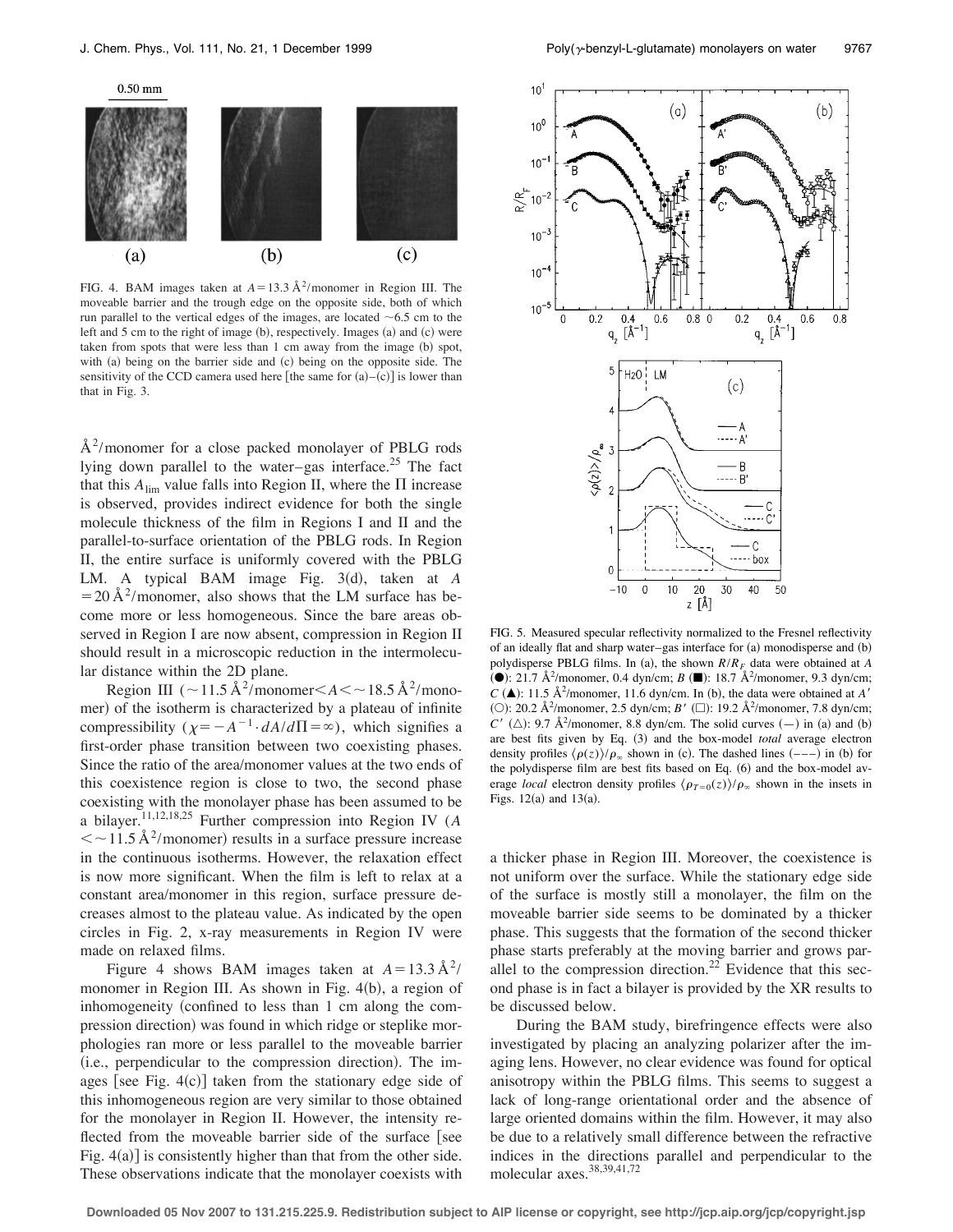TABLE I. The list of best-fit parameters used to fit the measured  $R/R<sub>F</sub>$  data, where the fits are based on Gaussian-smeared box models for the average electron density profile  $\langle \rho(z) \rangle / \rho_{\infty}$  across the water–PBLG–gas interface. The parameter designations are as follows. (a) Single-layer box model for PBLG monolayers: Layer thickness,  $l_1$ ; relative electron density in the layer,  $\phi_1 = \rho_1 / \rho_\infty$ ; water–layer and layer–gas interfacial roughness,  $\sigma_{w1}$ ,  $\sigma_{1g}$ . (b) Double-layer box model for PBLG bilayers: Layer-1 and layer-2 thickness,  $l_1$ ,  $l_2$ ; layer-1 and layer-2 relative electron density,  $\phi_1 = \rho_1 / \rho_\infty$ ,  $\phi_2 = \rho_2 / \rho_\infty$ ; water–layer-1, layer-1–layer-2, and layer-2– gas interfacial roughness,  $\sigma_{w1}$ ,  $\sigma_{12}$ ,  $\sigma_{2g}$ .

| (a) Single-layer box models for monolayers |       |                                         |                                                        |                                                        |                                  |                                   |                           |                                |                           |                      |
|--------------------------------------------|-------|-----------------------------------------|--------------------------------------------------------|--------------------------------------------------------|----------------------------------|-----------------------------------|---------------------------|--------------------------------|---------------------------|----------------------|
|                                            |       | Dispersity                              | A<br>[A <sup>2</sup> /monomer]                         | $\langle \Pi \rangle$<br>$\lceil \text{dyn/cm} \rceil$ |                                  | $\phi_1 = \rho_1/\rho_\infty$     | l <sub>1</sub><br>[A]     | $\sigma_{w1}$<br>[Å]           |                           | $\sigma_{1g}$<br>[Å] |
| $\overline{A}$                             |       | mono                                    | 21.7                                                   | 0.4                                                    |                                  | $1.39 \pm 0.09$                   | $10.6 \pm 1.0$            | $2.67 \pm 0.5$                 |                           | $3.14 \pm 0.5$       |
| $\boldsymbol{B}$                           |       | mono                                    | 18.7                                                   | 9.3                                                    |                                  | $1.39 \pm 0.06$                   | $11.8 \pm 0.8$            | $3.12 \pm 0.4$                 |                           | $3.35 \pm 0.23$      |
| A'                                         |       | poly                                    | 20.2                                                   | 2.5                                                    |                                  | $1.40 \pm 0.08$<br>$11.1 \pm 0.9$ |                           | $2.66 \pm 0.5$                 |                           | $3.14 \pm 0.5$       |
| B'                                         |       | poly                                    | 19.2                                                   | 7.8                                                    |                                  | $1.34 \pm 0.04$                   | $12.1 \pm 0.5$            | $2.31 \pm 0.4$                 |                           | $3.18 \pm 0.2$       |
| (b) Double-layer box models for bilayers   |       |                                         |                                                        |                                                        |                                  |                                   |                           |                                |                           |                      |
|                                            | Disp. | $\overline{A}$<br>$\lceil \AA^2$ /mon.] | $\langle \Pi \rangle$<br>$\lceil \text{dyn/cm} \rceil$ | $\phi_1$                                               | $\phi_2$                         | $l_1$<br>[Å]                      | $l_{2}$<br>[Å]            | $\sigma_{w1}$<br>[Å]           | $\sigma_{12}$<br>[Å]      | $\sigma_{2g}$<br>[Å] |
|                                            | mono  | 11.5                                    | 11.6                                                   | 1.60                                                   | 0.57                             | 11.6                              | 13.4                      | 2.61                           | 3.17                      | 4.52                 |
|                                            | poly  | 9.7                                     | 8.8                                                    | $\pm 0.10$<br>1.57<br>±0.04                            | $\pm 0.10$<br>0.81<br>$\pm 0.13$ | $\pm 0.6$<br>12.5<br>$\pm 0.6$    | $\pm 0.8$<br>13.6<br>±0.6 | $\pm 0.7$<br>2.24<br>$\pm 0.5$ | ±0.9<br>2.64<br>$\pm 0.6$ | ±1.0<br>6.76<br>±0.9 |

#### **B. X-ray scattering results**

### **1. X-ray specular reflectivity (XR)**

Representative reflectivity data are shown in Fig.  $5(a)$ for monodisperse and Fig.  $5(b)$  for polydisperse PBLG Langmuir films. The three  $R/R_F$  curves in each figure correspond to: A low- $\Pi$  film in Region II, near the I/II boundary  $(A, A')$ ; a high- $\Pi$  film in Region II, near the II/III boundary  $(B, B')$ ; and a film in Region IV, on the high-density side of the coexistence region  $(C, C')$ . The results are nearly independent of the sample dispersity. The oscillation rate  $(in q<sub>z</sub>)$ of the  $R/R_F$  curves C and C' is higher by about a factor of 2 than that for the curves  $A$ ,  $B$ ,  $A'$ , and  $B'$ . This implies that PBLG films in Region IV are about twice as thick as those in Region II.

Quantitative fitting of each reflectivity curve was done by constructing a simple "box" model $4,5,27$  for the relative average electron density profile  $\langle \rho(z) \rangle / \rho_{\infty}$  across the water– PBLG–gas interface. In a single-layer box model, a layer of thickness  $l_1$  and density  $\rho_1 / \rho_\infty = \phi_1$  is assumed between the bulk subphase below  $(\rho/\rho_{\infty} = 1)$  and the gas above  $(\rho/\rho_{\infty}$  $(0, 0)$ , and the water–layer and layer–gas interfaces are smeared out with Gaussian roughnesses  $\sigma_{w1}$  and  $\sigma_{1g}$ , respectively. In a double-layer box model, a second layer of thickness  $l_2$  and density  $\rho_2 / \rho_\infty = \phi_2$  is added on top of the first layer; the Gaussian roughnesses for the layer-1–layer-2 and layer-2–gas interfaces are designated as  $\sigma_{12}$  and  $\sigma_{2g}$ , respectively.

Using these models, the  $R/R_F$  data have been fit to the Born approximation expression [Eq. (3)] for  $q_z \ge 0.1 \text{ Å}^{-1}$ . The single-layer model was used for the PBLG films in Region II  $(A, B; A', B')$ , while the double-layer model was necessary to obtain good fits in Region IV  $(C, C')$ . The best-fit  $R/R<sub>F</sub>$  curves are shown as the solid lines in Figs. 5(a) and 5(b). The corresponding density profiles  $\langle \rho(z) \rangle / \rho_{\infty}$  are shown in Fig.  $5(c)$ , and the best-fit parameters are listed in Table I. As evident in Figs.  $5(a)$  and  $5(b)$ , the reflectivity data are well described by the simple box models. In some cases, there are small residual deviations between the data and the fits at large  $q<sub>z</sub>$  (where the error bars are large). Although the use of more sophisticated models or increased number of parameters could further improve the fitting, the improvement would only appear in fine structural details that would not affect the principal physical interpretations.

It is evident from Fig.  $5(c)$  and Table I(a) that both the monodisperse and polydisperse PBLG films in Region II  $(A, B; A', B')$  are monolayers with their layer thicknesses  $l_1$ being comparable to the PBLG rod diameter of  $\sim$ 13 Å, as expected. Theoretically, since the PBLG molecule contains 116 electrons/monomer, one expects the surface density of electrons originating from a PBLG monolayer to increase from 5.4 to 6.3 electrons/ $A^2$  as the specific area is reduced from  $A = 21.5$  to 18.5 Å<sup>2</sup>/monomer. Experimentally, the surface electron density is given roughly by the integrated area under the single-layer box (i.e.,  $\sim \rho_{\infty} \cdot \phi_1 \cdot l_1$ ). The latter experimentally derived estimates of surface electron densities are within 10% of the theoretically expected values, indicating that the values for the monolayer thickness and density parameters are physically reasonable. As for the roughness parameters, for all of the PBLG monolayers in Region II, the layer–gas interface  $(\sigma_{1g})$  is just slightly rougher or more diffuse than the water–layer interface  $(\sigma_{w1})$ . These roughness values are comparable to the capillary-wave roughness of about 2.5 Å for the water–gas interface measured with the same instrumental resolution.<sup> $73,74$ </sup> Finally, the main effect of compression in Region II  $(A \rightarrow B; A' \rightarrow B')$  is to thicken the monolayer slightly, which is consistent with both close packing and microscopic compression. The fact that the product  $A \times l_1$ , which should be constant for a fixed amount of material, varies by about 4% between scans  $\{A, A'\}$  and  $\{B, B'\}$ is probably a measure of confidence one can have in this very simple model. These results establish that in Region II the PBLG molecules form a stable monomolecular layer on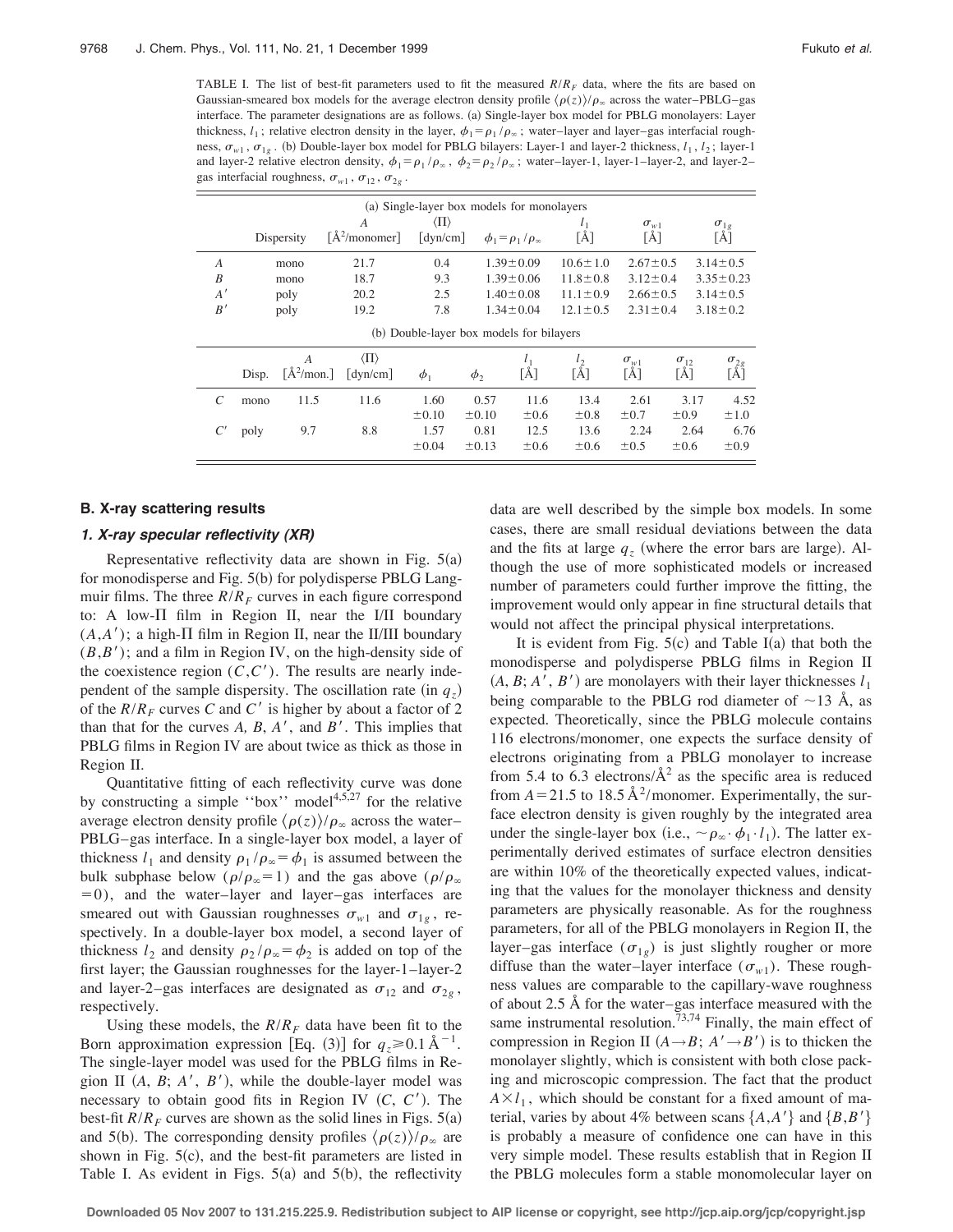water with their rod axes parallel to the surface.

By contrast, both monodisperse and polydisperse PBLG films in Region IV are no longer monolayers. If the XR results are taken at face value, the conclusion would be that the relaxed film in this region is a bilayer characterized by a low-density second layer on top of a dense first layer [Fig.  $5(c)$ ]. In fact, as already mentioned, there is evidence that the film is not homogeneous in this region, and the proper quantitative interpretation of the best fit density profile is not clear. On the other hand, the  $q<sub>z</sub>$  positions of the minima and maxima of the  $R/R_F$  curves depend only on the film thickness and not on the average density. The fact that the reflectivity can be well fit by the double-layer box model does indicate that the thickness of this second layer obtained from the best fits is reliable.

Based on the parameters listed in Table  $I(b)$ , the following observations can be made: First, the thickness  $(l_1 \text{ or } l_2)$ of each of the two layers is comparable to the PBLG rod diameter of  $\sim$ 13 Å. This strongly suggests that the PBLG molecules in the bilayer are confined within one or the other of the two layers and are still oriented parallel to the surface. Secondly, for all the bilayers measured in Region IV, the magnitude of the second layer densities  $(\phi_2)$  was found to be only 30%–50% of the first layer densities  $(\phi_1)$ . This implies that on the average a smaller number of PBLG molecules occupy the top layer than the bottom layer. It is possible that the reflectivity arises from only some fraction of the film that is a homogeneous bilayer. The remainder could be a monolayer, but it is also possible that a sizeable fraction of the film consists of thicker aggregates that do not reflect. Thirdly,  $\phi_1$  for the bilayers in Region IV is about 15% greater than the monolayer densities in Region II. All of these observations together suggest that as the film is compressed through Region III into IV, some of the PBLG molecules are pushed up from the monolayer into the second layer above, with others possibly pushed into even thicker aggregates. At the same time the first layer becomes slightly more packed than the monolayer in Region II. Moreover, throughout this process, the PBLG rods remain parallel to the interfacial plane.

There are a few other points to be made regarding the bilayers in Region IV. First,  $l_2$  is slightly larger (by 1 to 2 Å) than  $l_1$ . Moreover, the roughness  $\sigma_{2g}$  for the second layer– gas interface is greater than those for the other two interfaces by more than 1 Å, giving a more diffuse appearance to the second layer–gas interface in the density profile. Considering that the molecules in the second layer have been pushed out of the monolayer upon compression, it may be possible that not all the PBLG rods in the second layer are located at the same height and some may not be oriented perfectly parallel to the interface. It is also important to note that the less dense second layer may be more susceptible to lateral density fluctuations over the surface. All of these points imply that the bilayer in Region IV is more likely to be microscopically inhomogeneous than the monolayer in Region II. This issue is considered more quantitatively in the XOSDS section below.



FIG. 6. The open circles  $(O)$  show typical wide-range GID data from a PBLG film. This particular scan was measured on a monodisperse PBLG film at  $(A,\langle\Pi\rangle) = (11.2 \text{ Å}^2/\text{monomer}, 9.8 \text{ dyn/cm})$ . The filled circles  $(\bullet)$ show a background scan. The inset is an enlargement of a small  $q_{xy}$  portion of the same data, shown with a different vertical scale. The arrow  $(\downarrow)$  at  $q_{xy}$ =0.055 Å<sup>-1</sup> indicates where a GID peak would be found if monodisperse PBLG molecules (rod length  $\sim$ 115 Å) were to form smectic layers within the film. In the figures, the detected signal (apart from the structure near  $q_{xy}$ =0.5 Å<sup>-1</sup>) is dominated by diffuse scattering from the surface for  $q_{xy} < \sim 0.048$  Å<sup>-1</sup>; small-angle scattering from the Kapton windows of the sample cell for  $\sim$  0.048 Å<sup>-1</sup>  $\lt q_{xy}$   $\lt$  0.15 Å<sup>-1</sup>; and scattering by gas above the surface for  $q_{xy}$  > 0.15 Å<sup>-1</sup>.

### **2. Grazing incidence diffraction (GID)**

Figure 6 is representative of wide GID scans taken on PBLG films. In order to account for the variation in the length of the beam path (i.e., the incident and totally reflected beam) viewed by the detector, the plotted quantity is  $q_{xy}$  intensity. For most values of  $q_{xy}$ , the detected signal is attributed almost entirely to the background (filled circles). However, scattering from the film shows a structure around  $q_{xy}$  ~ 0.5 Å<sup>-1</sup> that clearly rises above the background. Its  $q_{xy}$ position corresponds to a characteristic lateral distance of *d*  $\sim$  13 Å, which is close to the nearest-neighbor distance of 12.6 Å observed in the bulk smectic phase of  $PBLG$ .<sup>61</sup> This repeat distance is comparable to the rod diameter of the molecule, and its presence indicates parallel alignment of PBLG helices within the LM plane. Rotation of the film about the surface normal showed no indication of variations in the peak intensities, i.e., the scattering from the illuminated sample area viewed by the detector (on the order of 1 mm $\times$ 40 mm at  $q_{xy}$   $\sim$  0.5 Å<sup>-1</sup>) corresponded to a powder average with no evidence for large oriented domains.<sup>75</sup>

No other diffraction peaks were observed during the GID experiment. In particular, no evidence was found for smectic layering in the monodisperse PBLG films. Given the molecular length of about 115 Å for the monodisperse  $PBLG<sub>1</sub><sup>61</sup>$  the presence of one-dimensional smectic layers within the 2D plane would be signaled by a peak at  $q_{xy}$  $\sim$  0.055 Å<sup>-1</sup>. No such peak was found in the GID data, as indicated by the arrow in the inset to Fig. 6. However, there is a small possibility that a smectic peak was obscured by relatively high background in the small  $q_{xy}$  region. Although this cannot be absolutely ruled out, the above result seems to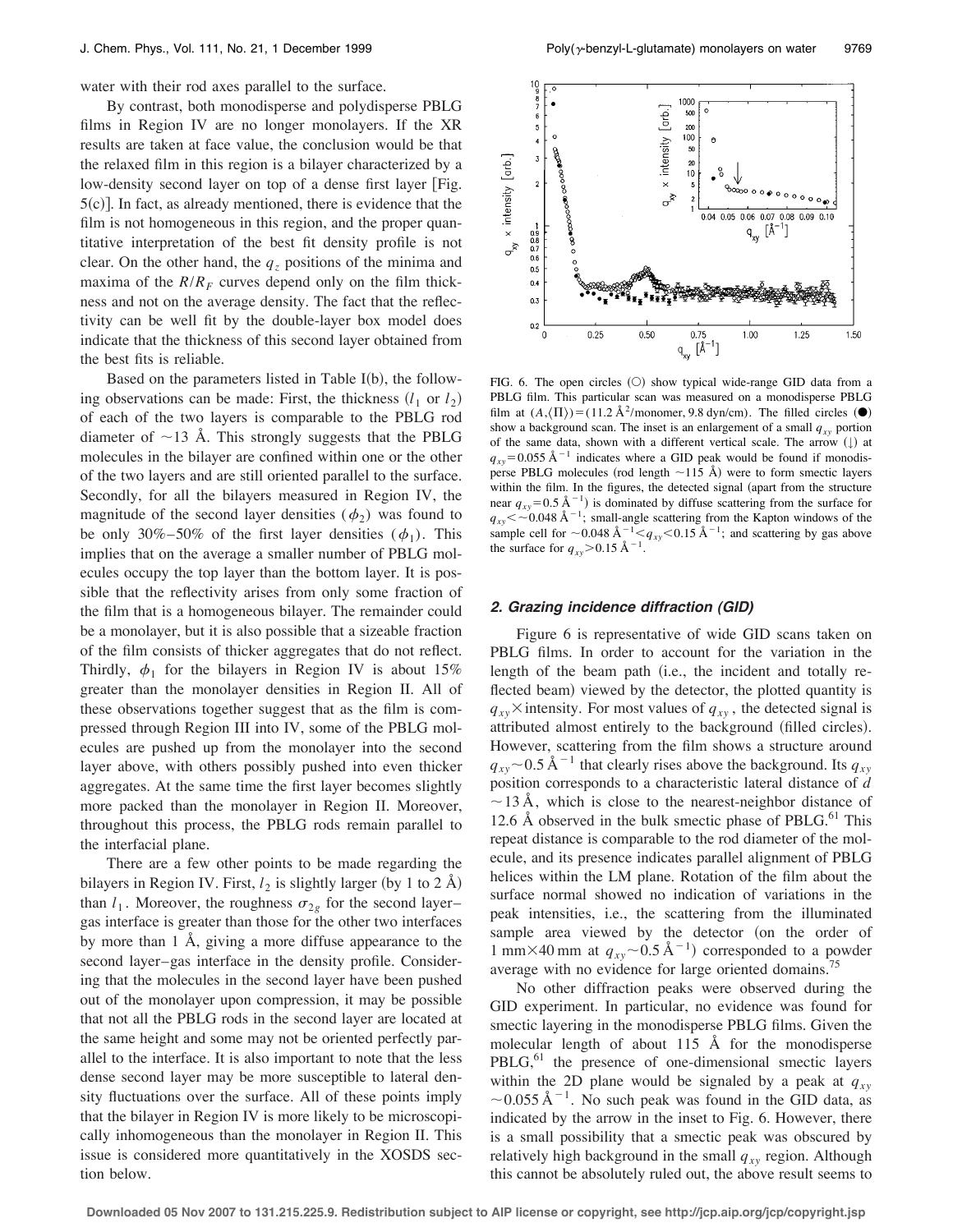

FIG. 7. Representative interhelix GID peaks from different regions in the  $\Pi$ -*A* isotherms, for both monodisperse (left) and polydisperse (right) PBLG films. Area/monomer  $(A, \text{ in } \mathring{A}^2)$  and surface pressure  $(\Pi, \text{ in } \text{dyn/cm})$  values for the individual scans are indicated on the right side in each figure. The solid curves  $(-)$  are best fits to one (Regions I–III) or two (Region IV) Lorentzians with constant and linear background terms.

suggest that if there exists monodispersity-induced smectic order as observed in  $3D<sub>1</sub><sup>61</sup>$  the extent of such ordering must be small in the PBLG LM.

Representative interhelix peaks around  $q_{xy}$  ~ 0.5 Å<sup>-1</sup> from different regions in the  $\Pi$ - $A$  isotherms are shown in Fig. 7 for both mono- and polydisperse samples. The same qualitative behavior is observed regardless of sample dispersity. A peak is already present in Region I, without external pressure. In Region II, the peak shifts to larger  $q_{xy}$  with increasing  $\Pi$ . In the plateau region (III), little or no shift is observed. Finally, on the denser side of coexistence in Region IV, a weaker and broader *second* peak appears at slightly smaller  $q_{xy}$ . Quantitative analysis of these peaks was done by fitting the observed GID patterns to one (Regions I–III) or two (Region IV) Lorentzians with constant and linear background terms. Best fits are shown as solid lines in Fig. 7. Integrated intensities (area under the peak) and peak widths do not follow any consistent trend as a function of *A* or  $\Pi$ . However, the peak positions  $q_{xy} = q_0$ , and therefore, the interhelix distances  $d=2\pi/q_0$  $=\lambda/[2 \sin(\theta_0)]$ , display a distinct behavior in each of the four regions that is quantitatively similar for both mono- and polydisperse PBLG films.

Figures 8 and 9 summarize the dependence of the interhelix  $d$ -spacing on both  $A$  and  $\Pi$ , obtained from measurements on two separate monodisperse PBLG films. Figure  $8(b)$  shows the Region II part of Fig.  $8(a)$ . The compression– expansion sequence used for each film is as follows: Film-1 was compressed first up to  $A = 18.8 \text{ Å}^2/\text{monomer}$  (open circles), expanded back to 20.2  $\AA^2$ /monomer (filled circles),



FIG. 8. (a) Interhelix *d*-spacing as a function of area/monomer, obtained from GID scans on two separate monodisperse PBLG films (Film-1 and Film-2). In Region IV,  $d_1$  and  $d_2$  indicate the two sets of *d*-spacings corresponding to the two GID peaks observed from bilayers. The data from Film-1 are separated into the first compression sequence  $( \bigcirc A)$  $\geq 18.8 \text{ Å}^2/\text{monomer}$ , the expansion sequence ( $\bullet$ ,18.8  $\leq A \leq 20.2 \text{ Å}^2/\text{SO}$ monomer), and the second compression sequence ( $\Box$  for  $d_1$ ,  $\blacksquare$  for  $d_2$ ). The data for Film-2, which was compressed without intermediate expansion, are indicated by triangles ( $\triangle$  for  $d_1$ ,  $\triangle$  for  $d_2$ ). (b) An enlargement of Region II part of (a). The solid line  $(-)$  and the dashed curve  $(--)$  describe a linear  $(A \propto d)$  and a quadratic  $(A \propto d^2)$  relationship between area/monomer and interhelix *d*-spacing, respectively, where each curve was assumed to go through the point  $(A,d) = (18.5 \text{ Å}^2/\text{monomer}, 12.6 \text{ Å}).$ 

and then compressed across Region III into IV (squares). Film-2 was compressed from Regions I–IV without intermediate expansion (triangles). At a given fixed A, two or more GID scans were typically taken, and the interhelix distances obtained from all the scans are presented together in Figs. 8 and 9. A PBLG monolayer (Regions I and II) is characterized by a single *d*-spacing, while a bilayer (Region IV) is



FIG. 9. Interhelix *d*-spacing as a function of surface pressure, obtained from GID scans on two separate monodisperse PBLG films (Film-1 and Film-2). The data from Film-1 are separated into the first compression sequence  $(O)$ , the expansion sequence  $(①)$ , and the second compression sequence  $(①)$  for  $d_1$ , **If** for  $d_2$ ). The data for Film-2 are indicated by triangles ( $\triangle$  for  $d_1$ ,  $\triangle$ for  $d_2$ ).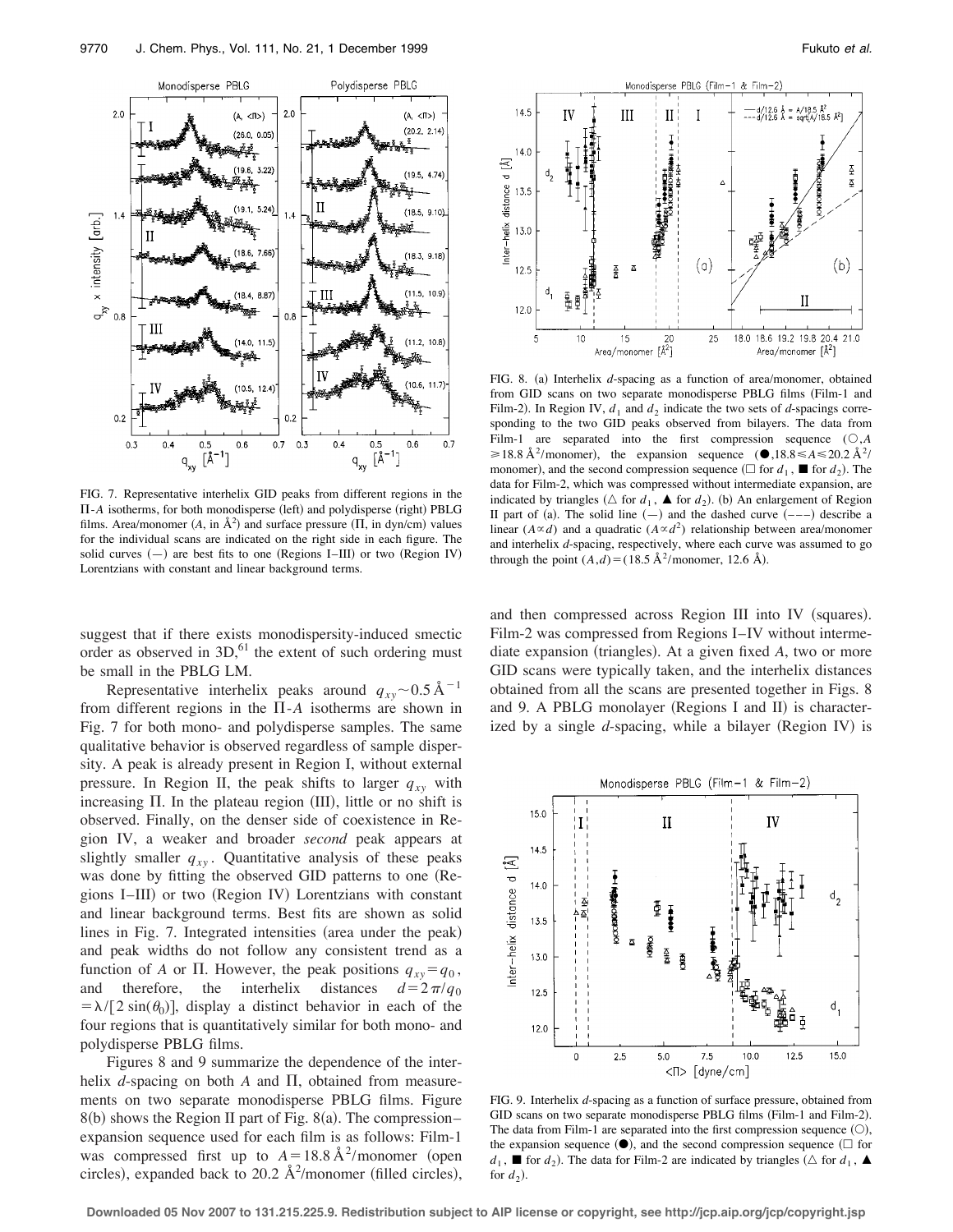associated with two *d*-spacings. The latter correspond to the two GID peaks observed and are labeled as  $d_1$  (the first peak) and  $d_2$  (the second peak at smaller  $q_{xy}$ ).

The observation of a well defined interhelix distance in Region I ( $\Pi$ =0) indicates that after being spread on water, PBLG molecules spontaneously aggregate and align themselves with their near neighbors to form 2D islands. As shown in Fig.  $8(a)$ , the *d*-spacing in this region remains almost unchanged at  $d \sim 13.6$  Å. This is consistent with the earlier suggestion that due to an incomplete surface coverage, macroscopic compression does not lead to microscopic compression in Region I. The interhelix distance here is slightly larger than the value of  $d = 12.6 \text{ Å}$  observed in the  $3D$  smectic phase.<sup>61</sup> In addition to the absence of external pressure in Region I, this could be due to the smaller number of nearest neighbors in 2D.

In Region II ( $\Pi$ >0), macroscopic compression does result in a microscopic reduction of the interhelix distance, with the smallest *d*-spacing of  $d \sim 12.6$  Å occurring at the Region II/III boundary. This is consistent with both a macroscopically full surface coverage expected for a closely packed LM (BAM) and a small increase in monolayer thickness  $l_1$  with compression in Region II (XR). In Fig. 8(b), the two lines represent two extreme cases for a possible compression mode, assuming that they go through the point  $(A,d) = (18.5 \text{ Å}^2/\text{monomer}, 12.6 \text{ Å})$ . The solid line assumes a linear relationship between *d* and *A*, such that compression only reduces the interhelix distance perpendicular to the long axes of the helices; the dashed line assumes isotropic compression, i.e.,  $d \propto \sqrt{A}$ . Unfortunately, the slopes for these two possibilities seem to bracket the data, and it is not possible to distinguish between them. Nevertheless, the molecules appear to remain confined to a monolayer throughout Region II. As for the  $\Pi$  dependence, using the data points from the first compression sequence (open circles and triangles in Fig. 9), the average in-plane interhelix compressibility is estimated to be  $\chi = -d^{-1}(\Delta d/\Delta \Pi) \sim 8 \times 10^{-3}$  cm/dyn in Region II.

The  $\Pi$ - $A$  isotherm in Region II shows only small relaxation for  $\Pi$  and is reversible with little hysteresis. However, note that the  $d$  vs  $A$  and  $d$  vs  $\Pi$  curves are not perfectly reversible in this region. Figures  $8(b)$  and 9 show that expansion (filled circles) leads to relaxation of the *d*-spacing to values larger than those during the initial compression. On the other hand, the second compression points (open squares) appear to follow the expansion curve, indicating a smaller hysteresis in the expansion–recompression cycle than in the first compression–expansion cycle. Relaxation effects can also be seen in the time dependence. Figure 10 shows a gradual increase in the *d*-spacing with time (after the trough barrier was stopped) at two fixed values of *A* in Region II. One possible explanation for these observations may be that the monolayer initially compressed to Region II contains many ''defects'' at the intermolecular level. For example, if there were defects such as holes between the ends of helices or between misaligned domains, the lateral interhelix compression necessary to attain a given macroscopic area would be greater than in the absence of holes. If this were so, then the relaxation of the interhelix *d*-spacing would correspond



FIG. 10. Interhelix *d*-spacing  $\circlearrowright$  and surface pressure  $\circlearrowleft$  as a function of time after the end of compression at  $A = (a) 20.1 \text{ Å}^2/\text{monomer}$  and (b) 18.8  $\AA^2$ /monomer, obtained from measurements on a monodisperse PBLG film (Film-1) during the first compression sequence in Region II.

to the molecules having rearranged their positions to fill in some of these gaps. Alternatively, it is also possible that with time some molecules move out of the monolayer.

In Region III, a single interhelix distance  $d_1$  (i.e., a monolayer) is observed for the most part, except near the Region III/IV boundary where the second  $d$ -spacing  $d_2$  appears (signifying a bilayer). However, unlike in Region II, compression across Region III leaves the value of  $d_1$  more or less unchanged at  $d_1 \sim 12.5$  Å [see Fig. 8(a)]. This suggests that the monolayer part of the coexisting phases in Region III remains similar to the compressed monolayer at the highest  $\Pi$  in Region II. The fact that  $d_2$  is not observed until near the Region III/IV boundary can be explained from a combination of the experimental geometry and the nature of bilayer formation. The footprint of the incident beam samples a surface area that is closer to the stationary edge of the trough (opposite to the movable barrier) than the barrier position at the beginning of coexistence. Assuming that the second layer preferably starts forming at the moving barrier and grows laterally with twice the barrier speed, the bilayer should enter the illuminated region at  $A \sim 12-12.5 \text{ Å}^2/\text{monomer}$ , just before reaching Region IV. In order to investigate this behavior, specular reflectivity was monitored at constant  $q<sub>z</sub>$  during compression across Region III. A sudden change was always observed around areas of  $A = 11.5 - 13 \text{ Å}^2$ /monomer that signified the entrance of a bilayer region into the illuminated area. This also agrees with the BAM results suggesting that the second layer formation does not initiate everywhere but grows from near the barrier. Probably the moving barrier induces local time-dependent stresses that do not propagate down the length of the film.

As regards the two distinct *d*-spacings clearly observed for the PBLG bilayer in Region IV, the most likely explanation of their origin is an *incommensurate* structure in which interhelix distances are different and uncorrelated between the two layers of the bilayer. The XR results have shown that the average of the newly formed second layer is less dense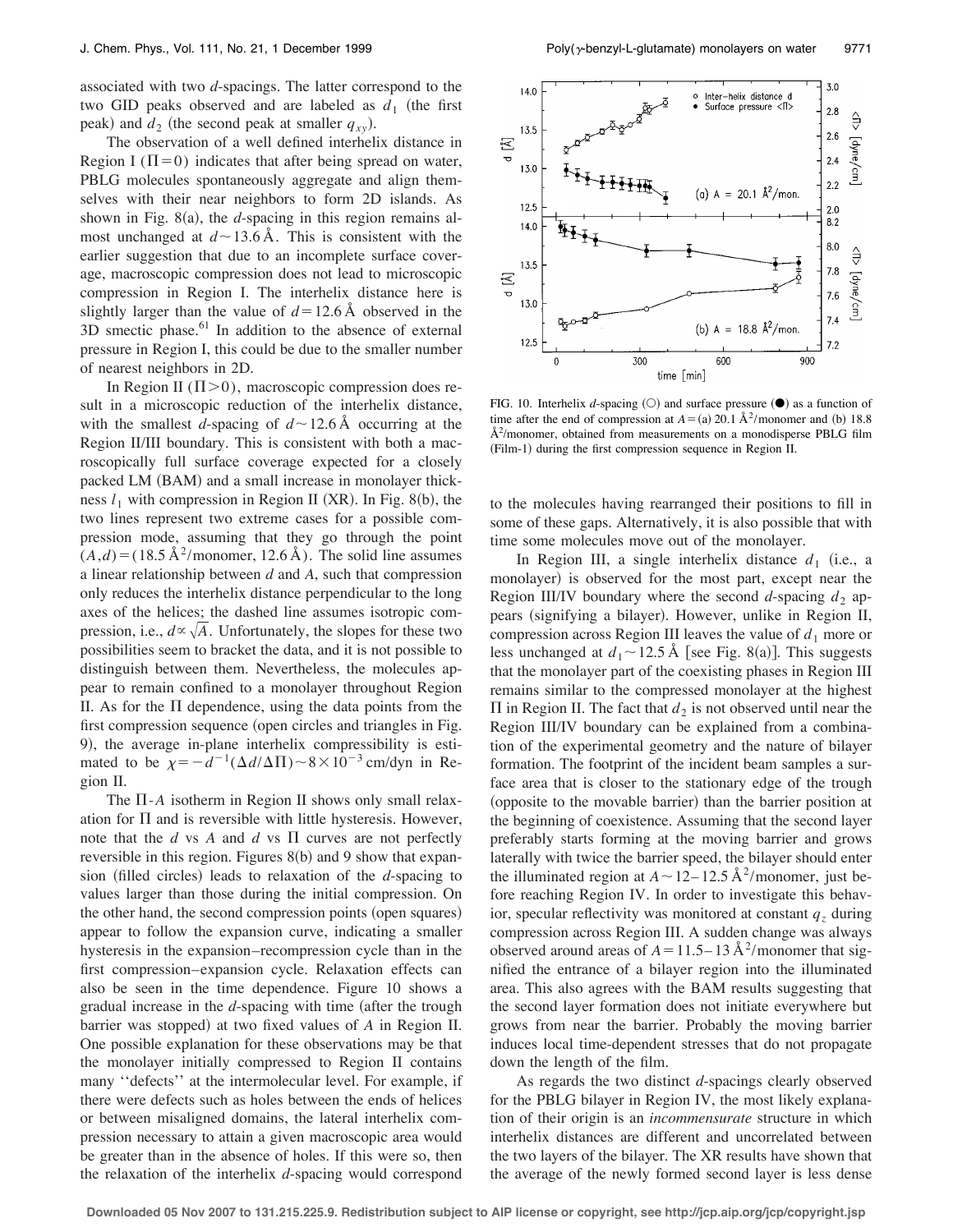than the first layer below. Moreover, the second GID peak corresponding to  $d_2$  was always weaker than the first peak. These observations suggest that the second  $d$ -spacing  $d_2$  corresponds to the interhelix distance in the second layer, while  $d_1$  comes from the original monolayer underneath. This inference is further supported by the fact that during compression in Region IV,  $d_2$  remains (within the large scatter in the data) close to the value  $d = 13.6$  Å observed for the uncompressed monolayer in Region I [see Figs. 8(a) and 9]. Since the second layer is not nearly as tightly packed as the first layer below, the aggregation of nearest-neighbor molecules in the second layer is probably similar to the behavior observed for the molecules in Region I. On the other hand, compression in Region IV leads to a systematic decrease in  $d_1$  for the underlying monolayer. In fact, the  $\Pi$  dependence of *d*<sup>1</sup> looks like an extrapolation of the behavior observed for the monolayer in Region II. This suggests that once the second layer is occupied to a certain degree, further upward transfer of molecules from the first layer becomes greatly inhibited. Consequently, compression of the bilayer results in a reduction of  $d_1$  in the close packed first layer to values smaller than the limit of  $d \sim 12.6 \text{ Å}$  that can be sustained by the monolayer in Region II.

Analysis of observed interhelix peaks also provides information about the extent of lateral positional correlations within the film, perpendicular to the PBLG rods. As mentioned already, the peak widths did not show any general trend with *A* or  $\Pi$ . The FWHM of the interhelix  $d_1$  peaks (i.e., for monolayers and the first layer of bilayers) ranged from  $\Delta q_{xy}$  ~ 0.025 to 0.06 Å<sup>-1</sup> with an average of  $\Delta q_{xy}$  $\sim$  0.04 Å<sup> $-1$ </sup>, while the FWHM for the  $d_2$  peaks (i.e., for the second layer of bilayers) ranged from  $\Delta q_{xy}$  ~ 0.05–0.1 Å<sup>-1</sup> with an average of  $\Delta q_{xy}$  ~ 0.075 Å<sup>-1</sup>. These observed widths are clearly greater than the experimental resolution of  $\delta q_{xy}$  ~ 0.012 Å<sup>-1</sup>. Assuming that the FWHM of the peaks arise from the convolution of a Lorentzian experimental resolution and Lorentzian broadening due to a finite lateral correlation length  $\xi_1$  perpendicular to the helical axes of aligned PBLG molecules, the following relation can be obtained:

$$
\frac{\xi_{\perp}}{d} = \frac{q_0}{\pi [\Delta q_{xy} - \delta q_{xy}]},\tag{11}
$$

where the peak center is given by  $q_0 = 2\pi/d$ . Using Eq. (11), the correlation length  $\xi_{\perp}$  can be estimated to be only on the order of 3–12 interhelix distances for the PBLG rods in the monolayer and a few interhelix distances for those within the second layer of bilayers. Therefore, despite the tendency of PBLG molecules to align with their near neighbors, their lateral *positional* correlations do not extend very far, implying only short-range order. This result indicates that after being spread on water, PBLG molecules aggregate into a 2D glassy phase with only local positional ordering. Moreover, the lack of any systematic variation in  $\xi_+$  with *A* or  $\Pi$  suggests that the local order remains ''frozen in'' during subsequent compression.

One interesting observation is that the interhelix correlation length  $\xi_1$  is (and stays) comparable to the linear dimensions of the PBLG molecules used in this study  $(\sim 100$ 



FIG. 11. Bragg rod along  $q_z$  for the interhelix GID peak at  $q_{xy} = 2\pi/d_1$ , measured on a monodisperse PBLG film at (a)  $A = 19.2 \text{ Å}^2/\text{monomer}, q_{xy}$  $= 0.488 \text{ Å}^{-1}$  (O, Region II), and (b)  $A = 10.5 \text{ Å}^2$ /monomer,  $q_{xy}$ = 0.502 Å<sup>-1</sup> ( $\bullet$ , Region IV). In each, the first data point near  $q_z$ =0 corresponds to the surface enhancement peak (Yoneda peak) at  $\beta = \alpha_c$ . The lines are model Bragg rods given by Eq. (12) for  $l = 8$  Å  $(-,-)$ , 10 Å  $(-)$ , and 20 Å (----), where *l* is an effective "thickness" of the part of laterally correlated domains that gives rise to the GID peak.

A). Although the above GID results do not provide any information about the extent of *orientational* correlations, this observation seems to suggest that a typical size of an aligned domain may be on the order of the molecular length in both directions (parallel and perpendicular to the rod axes). If a PBLG monolayer consists of many such small domains in random orientations, extensive smectic order is not likely to be present even within a monodisperse film. This is consistent with the absence of a smectic layering peak in the GID data.

The absence of smecticlike order in the monodisperse PBLG films studied here is probably due to the strong aggregation tendency of PBLG. In the bulk study of monodisperse PBLG by Yu *et al.*, the use of a small amount of trifluoroacetic acid (TFA) in a chloroform solution seemed to play an important role in achieving smectic ordering, presumably by inhibiting the aggregation of PBLG molecules. $61,64$  On the other hand, in the present study of monodisperse LMs on water, the evaporation of spreading solvent  $(3\% - TFA/97\%)$ chloroform) is essentially instantaneous after film deposition. In a solvent-free environment, the formation of a 2D smectic phase (assuming it is possible) is likely to be suppressed by the local aggregation of PBLG molecules that results in glassy 2D domains.

Finally, in order to obtain additional evidence for the incommensurate structure of the PBLG bilayer, the  $q_z$ -dependence of the  $d_1$  peaks was probed by rod scans. The Bragg-rods from the  $d_2$  peaks could not be measured due to the lack of sufficient intensity. Figures  $11(a)$  and  $11(b)$  show the background subtracted Bragg-rod data on the  $d_1$  peak (taken at fixed  $q_{xy} = 2\pi/d_1$ ) from Regions II and IV, respectively. The lines in the figure are based on a model in which the electron density along the surface normal of a laterally correlated domain is simply approximated by a box of thickness *l*, and are described by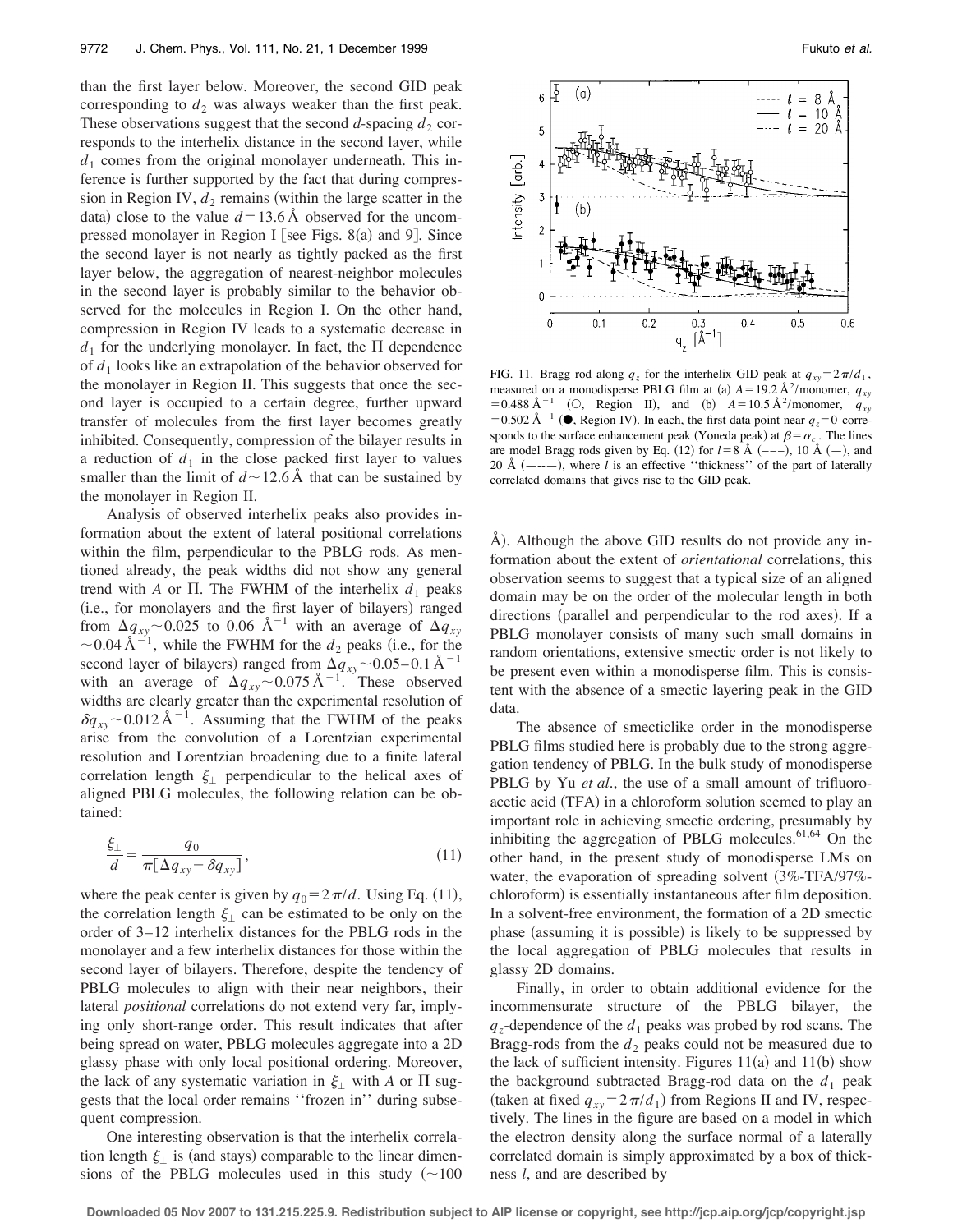

FIG. 12. (a)  $\beta$ -scans at fixed  $\alpha$  from a polydisperse PBLG monolayer at  $(A,\langle\Pi\rangle) = (19.2 \text{ Å}^2/\text{monomer}, 7.8 \text{ dyn/cm})$ , shown as normalized intensity difference  $\Delta I/I_0$  vs  $\beta - \alpha$ , where  $\Delta I = I(2\theta=0) - (1/2)[I(+0.3^\circ) + I]$  $(-0.3^{\circ})$ ]. The solid curves  $[\Delta I(\alpha, \beta)/I_0]_{\text{hmg}}(-)$  theoretically expected for a *homogeneous* monolayer are based on Eq. (6), detector resolutions, and the average *local* electron density profile  $\langle \rho_{T=0}(z) \rangle / \rho_{\infty}$  shown in the inset. The profile  $\langle \rho_{T=0}(z) \rangle / \rho_{\infty}$  for this monolayer was obtained from a singlelayer box model and the fitting of  $[\Delta I(\beta = \alpha)/I_0]_{\text{hmg}}$  to the observed specular reflectivity  $R(q_z)$ , shown by the dashed curve  $(---)$  for *B*' in Fig. 5(b). (b) The ratio of the data  $\Delta I/I_0$  to the solid line  $(-)$ , i.e., calculated homogeneous contributions  $[\Delta I/I_0]_{\text{hmg}}$ , in (a). The ratio should be unity  $(---)$  for a homogeneous PBLG monolayer.

$$
I_{\rm rod}(q_z) \propto \left[ \frac{\sin(q_z l/2)}{q_z l/2} \right]^2.
$$
 (12)

The comparison between the data and the model curves in Fig. 11 shows that whether the PBLG film is a monolayer or a bilayer, the part of laterally correlated domains with interhelix distance  $d_1$  is confined effectively to a thickness of  $l$  $= 8 - 10$  Å. This thickness is comparable to but slightly smaller than the total thickness of a PBLG monolayer observed by XR. Therefore, the rod-scan result implies that the  $d_1$  interhelix peak originates from a single layer even in the case of a bilayer. This conclusion is also consistent with the interpretations given earlier, namely that in Region IV, the  $d_1$  peaks arise only from the bottom layer, and the lateral order is uncorrelated between the two layers of the bilayer.

## **3. Small-angle off-specular diffuse scattering (XOSDS)**

The results of  $\beta$ -scans on polydisperse PBLG films, taken at various fixed incident angles  $\alpha$ , are summarized in Fig.  $12(a)$  for a monolayer in Region II and in Fig.  $13(a)$  for an incomplete bilayer in Region IV. These data are from monolayer *B*<sup>'</sup> and bilayer *C*<sup>'</sup>, respectively, whose  $R/R_F$ data have already been shown in Fig.  $5(b)$ . In Figs. 12(a) and 13(a), the central peaks at  $\beta - \alpha = 0$  correspond to specular reflection, and the much smaller peaks at  $\beta = \alpha_c$  on the left



FIG. 13. (a)  $\beta$ -scans at fixed  $\alpha$  from a polydisperse PBLG bilayer at  $(A,\langle\Pi\rangle) = (9.7 \text{ Å}^2/\text{monomer}, 8.8 \text{ dyn/cm})$ , shown as normalized intensity difference  $\Delta I/I_0$  vs  $\beta - \alpha$ . The solid curves  $[\Delta I(\alpha, \beta)/I_0]_{\text{hmg}}$  (-) theoretically expected for a *homogeneous* bilayer are based on Eq. (6), detector resolutions, and the average *local* electron density profile  $\langle \rho_{T=0}(z) \rangle / \rho_{\infty}$ shown in the inset. The profile  $\langle \rho_{T=0}(z) \rangle / \rho_{\infty}$  for this bilayer was obtained from a double-layer box model and the fitting of  $[\Delta I(\beta = \alpha)/I_0]_{\text{hmg}}$  to the observed specular reflectivity  $R(q_z)$ , shown by the dashed curve  $(---)$  for *C*' in Fig. 5(b). (b) and (c) The ratio of the data  $\Delta I/I_0$  to the solid line  $(-)$ , i.e., calculated homogeneous contributions  $[\Delta I/I_0]_{\text{hmg}}$  in (a). The ratio would be unity  $(- - )$  for a homogeneous PBLG bilayer. The solid lines  $(-)$  in (b) are fits based on an inhomogeneous model Eq. (16) with *noncapillary* fluctuations of second layer–gas interfacial heights and correspond to a roughness of  $\sigma_2$ =2.2 Å and a correlation length of  $\xi$ =1150 Å along the interface. The solid lines  $(-)$  in  $(c)$  are the  $\Delta I/I_0$  ratios calculated for three different values of  $\xi$  at  $\alpha = 1.8^\circ$  and  $\sigma_2 = 2.2$  Å.

wings are the Yoneda or surface enhancement peaks, which originate from the Fresnel transmission factor  $T_F(\beta)$ .

The solid curves in Figs.  $12(a)$  and  $13(a)$  correspond to the calculated normalized intensity difference  $[\Delta I(\alpha,\beta)/\Delta]$  $I_0$ <sub>lnmg</sub> expected for *homogeneous* films. The calculation is based on the known temperature and surface tension of each PBLG film and the slit-defined resolution functions, as explained in Sec. II C 3. The layering structure factor  $\Phi_0(q_z)$ for each film was obtained by using a box model for the average *local* density profile  $\langle \rho_{T=0}(z) \rangle$  and fitting  $[\Delta I(\alpha, \beta = \alpha)/I_0]_{\text{hmg}}$  to the measured specular reflectivity  $R(q<sub>z</sub>)$ . The best-fit  $R/R<sub>F</sub>$  curves obtained from this fitting procedure are shown as dashed lines in Fig.  $5(b)$ . The corre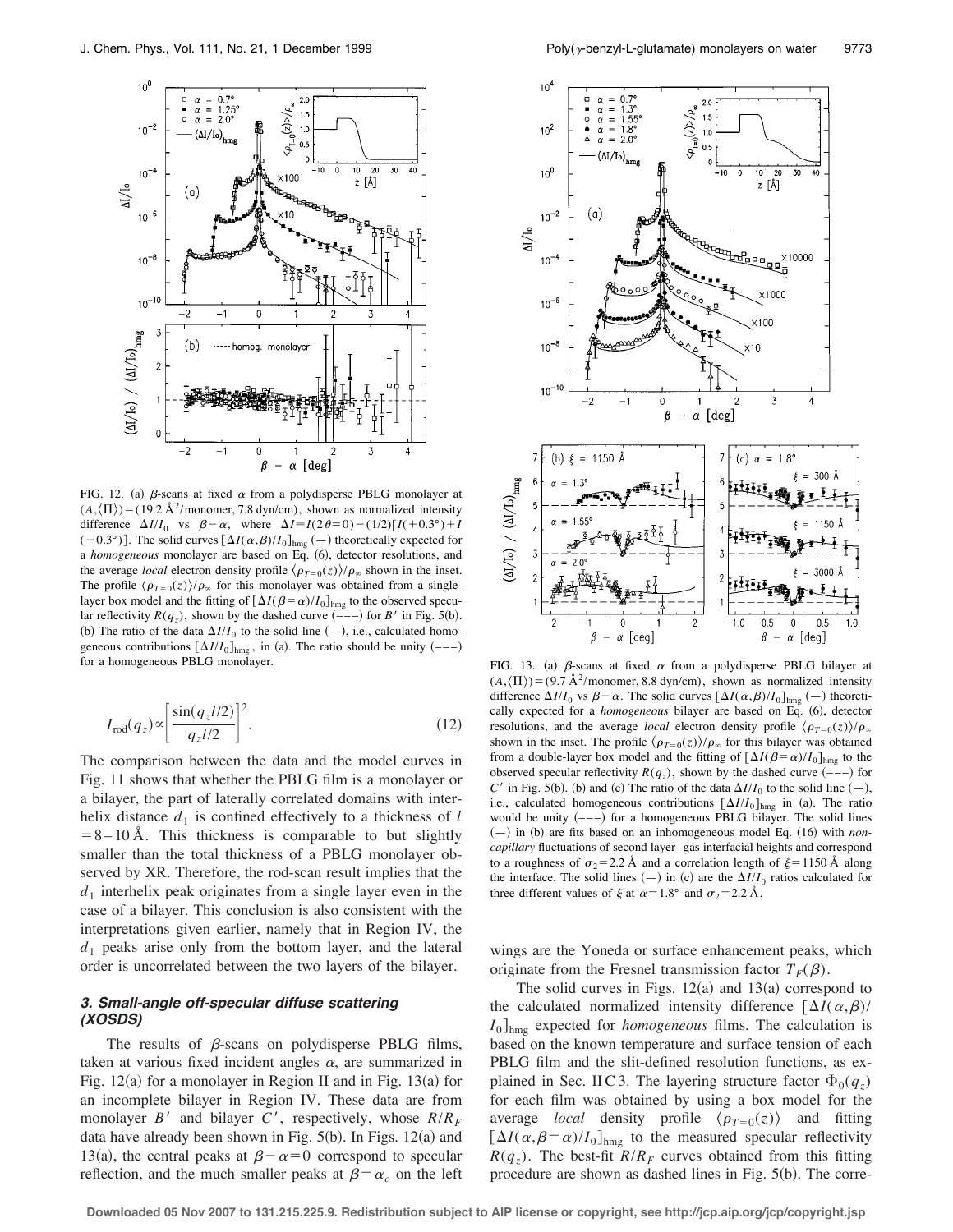sponding intrinsic density profiles  $\langle \rho_{T=0}(z) \rangle$ , shown in the insets of Figs.  $12(a)$  and  $13(a)$ , are consistent with the total averages  $\langle \rho(z) \rangle$  obtained in Sec. III B 1. In both the fitting of  $[\Delta I(\alpha, \beta = \alpha)/I_0]_{\text{hmg}}$  to  $R(q_z)$  and the theoretical calculation of  $[\Delta I(\alpha,\beta)/I_0]_{\text{hmg}}$  for  $\beta$ -scans, the smallest wavelength for the capillary wave modes was assumed to be of the order of the PBLG rod diameter  $d \sim 12.6$  Å and the upper cutoff wave vector value was taken to be  $q_{\text{max}} \sim 2\pi/d = 0.5 \text{ Å}^{-1}$ .

As evident in Fig.  $12(a)$ , the agreement between the data  $\Delta I(\alpha, \beta)/I_0$  and the theoretical curves  $[\Delta I(\alpha, \beta)/I_0]_{hm}$  is very good for the PBLG *monolayer* in Region II. The ratios between the data and the theory are close to unity, as shown in Fig.  $12(b)$ . Since the theory is based on the assumption that surface scattering originates only from the capillary wave fluctuations with intensity modified by the average local density profile  $\langle \rho_{T=0}(z) \rangle$ , the good agreement implies that the monolayer is microscopically homogeneous. That is, (i) the height fluctuations of the water–monolayer and monolayer–gas interfaces are conformal with each other and consistent with the capillary wave model, and (ii) long wavelength density variations within the PBLG monolayer, if they exist, must be very small.

By contrast, Fig. 13(a) shows that the off-specular ( $\beta$  $-\alpha \neq 0$ ) parts of the data for the incomplete *bilayer* in Region IV are consistently higher than the theoretical curves predicted for a homogeneous bilayer. Considering that the structure factor  $\Phi_0(q_z)$  used in the homogeneous model is based on fits to the measured specular reflectivity, the agreement between data and model near the specular condition  $(\beta - \alpha = 0)$  is as expected. However, as clearly evident in Figs.  $13(b)$  and  $13(c)$ , showing the same data normalized to the homogeneous model, the data exceeds the model by up to a factor of two in the off-specular regions. This additional scattering above the homogeneous prediction must originate from the term  $\delta \rho_{T=0}(r_{xy}, z) \neq 0$  in Eq. (8). Therefore, the observation of off-specular *excess* scattering provides a measure of *noncapillary* lateral density inhomogeneities within the bilayer.

As already pointed out, the lower density in the second layer of the bilayer indicates that it is not densely packed, providing more room for (spatial) fluctuations in lateral density. The diffuseness of the second layer–gas interface evident in the average density profile for the bilayer [see the inset in Fig.  $13(a)$ ] is also suggestive of variations in the heights of that interface over the surface. These suggestions are supported further by the observation of relatively small differences  $(\sim 10\%)$  between the two interhelix distances  $d_1$ and  $d_2$  in the GID despite the significant differences in average density in the two layers. Therefore, it is reasonable to assume that surface inhomogeneities with  $\delta \rho_{T=0}(r_{xy}, z) \neq 0$ are mostly concentrated in the second layer of the PBLG bilayer. Given that the molecules in the second layer have been pushed out upward from the monolayer below, the origin of second layer inhomogeneities might be a distribution in the heights of molecular centers or in the orientation of the molecular axes, with some of them being not perfectly parallel to the interface. Another possibility would be molecular density variations within the second layer, with some regions of the second layer being more densely occupied than others. For example, such density variations would arise if the second layer consisted of microscopic islands on top of the first layer. It is difficult to distinguish between these possibilities from the obtained experimental data. Consequently, a quantitative analysis of the excess scattering has been carried out by assuming a simple model in which the second layer inhomogeneities are represented as noncapillary height fluctuations of the second layer–gas interface.

The model assumes that the local electron density *within* the second layer is constant at  $\rho_2 = \rho_\infty \cdot \phi_2$ , but that the height  $h_2(r_{xy})+l_2+l_1$  of the second layer–gas interface relative to the position of the monolayer–water interface fluctuates spatially about  $\langle h_2(0) \rangle = 0$  over the surface. Since the range of  $(\beta - \alpha)$  in the measured  $\beta$ -scans is not large enough to probe correlations on the length scale of molecular anisotropies, it is convenient to assume that the variations in  $h_2(r_{xy})$  are isotropic. Then, in the laboratory frame, the height variations of the second layer–gas interface can be described by the sum  $\{h_{\text{tot}}(r_{xy})\} = \{h(r_{xy})\} + \{h_2(r_{xy})\}$  of the capillary  $\{h(r_{xy})\}$  and the noncapillary  $\{h_2(r_{xy})\}$  height distributions. Assuming that  $\{h(r_{xy})\}$  and  $\{h_2(r_{xy})\}$  are statistically independent, the use of this model in Eq.  $(8)$  in the limit that the  $h_2-h_2$  correlation function  $c_2(r_{xy})$  $\equiv \langle h_2(r_{xy})h_2(0)\rangle \ll 1/q_z^2$  leads to

$$
\frac{1}{A_0} \left( \frac{d\sigma}{d\Omega} \right)_{\text{inhmg}} \approx \frac{1}{16\pi^2} \left( \frac{q_c}{2} \right)^4 \frac{\phi_2^2 e^{-\sigma_2^2 q_z^2}}{\sin(\alpha)}
$$
\n
$$
\times \int d^2 \mathbf{r}_{xy} e^{-i\mathbf{q}_{xy} \cdot \mathbf{r}_{xy}} e^{-(1/2)g(r_{xy}) q_z^2} c_2(r_{xy}),
$$
\n(13)

where  $\sigma_2^2 = \langle h_2^2(0) \rangle$  is the mean-square roughness of the second layer–gas interface and  $g(r_{xy}) = \langle [h(r_{xy}) - h(0)]^2 \rangle$ . Using the convolution theorem and the proper normalization of the capillary wave spectrum,  $69,70$  Eq. (13) can be expressed as a convolution of the capillary  $(h)$  and noncapillary  $(h_2)$ height fluctuations in reciprocal space:

$$
\frac{1}{A_0} \left( \frac{d\sigma}{d\Omega} \right)_{\text{inhmg}} \approx \frac{1}{16\pi^2} \left( \frac{q_c}{2} \right)^4 \frac{\phi_2^2 e^{-\sigma_2^2 q_c^2}}{\sin(\alpha)}
$$
\n
$$
\times \frac{1}{(2\pi)^2} \int_{q'_{xy} \leq q_{\text{max}}} d^2 \mathbf{q}'_{xy} \frac{2\pi \eta}{q'_{xy}} \left( \frac{q'_{xy}}{q_{\text{max}}} \right)^{\eta}
$$
\n
$$
\times C_2(\mathbf{q}_{xy} - \mathbf{q}'_{xy}), \qquad (14)
$$

where  $\eta = (k_B T/2\pi \gamma) q_z^2$  as in the homogeneous case, and  $C_2(\mathbf{q}_{xy})$  is the 2D Fourier transform of  $c_2(r_{xy})$ . For computational simplicity, an exponentially decaying  $h_2-h_2$  correlation function

$$
c_2(r_{xy}) = \sigma_2^2 e^{-r_{xy}/\xi},
$$
\n(15a)

is assumed with a correlation length  $\xi$ , such that

$$
C_2(\mathbf{q}_{xy}) = \frac{2\,\pi\sigma_2^2 \xi^2}{\left[1 + \xi^2 |\mathbf{q}_{xy}|^2\right]^{3/2}}.
$$
 (15b)

With the substitution of Eq.  $(15b)$ , Eq.  $(14)$  becomes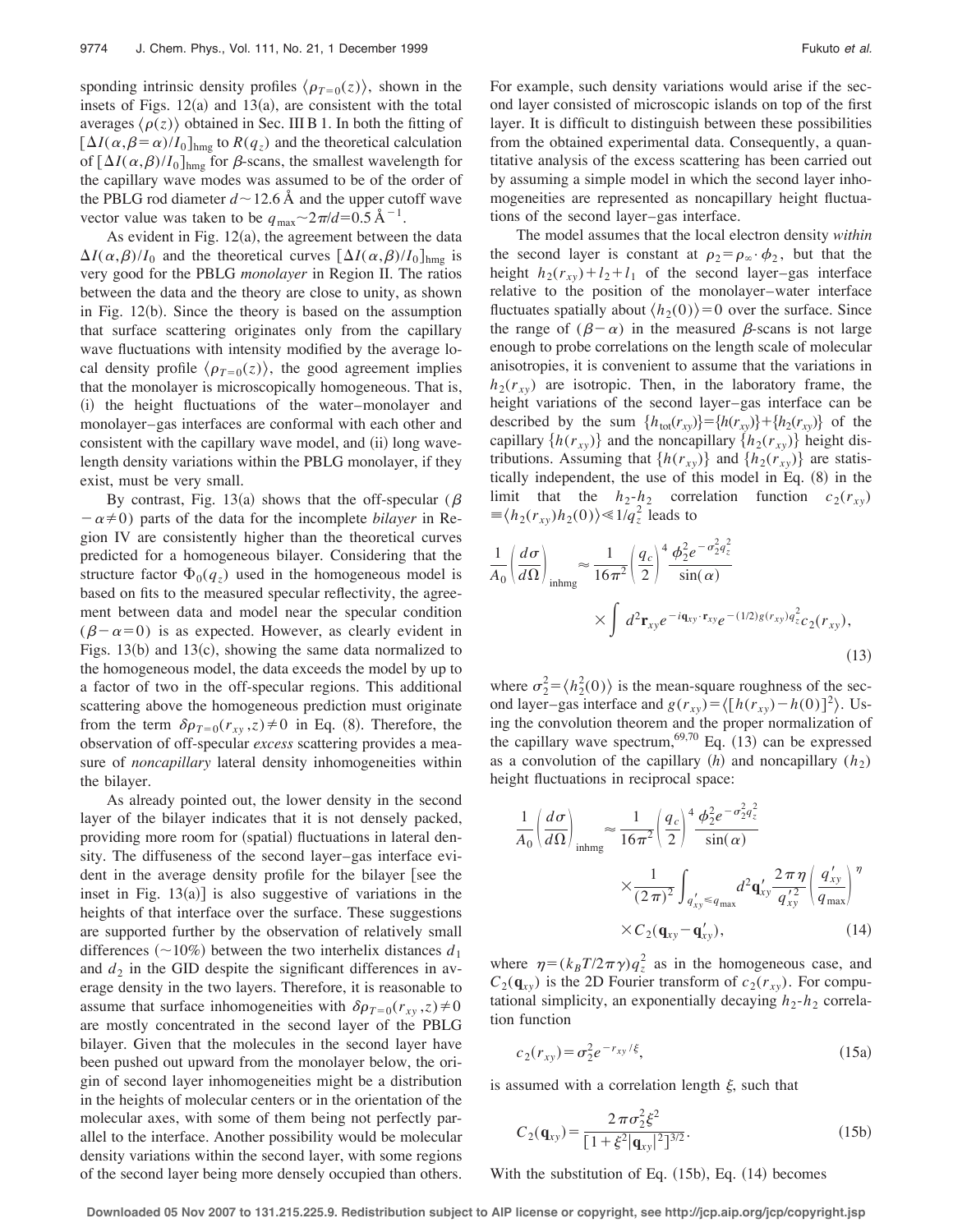$$
\frac{1}{A_0} \left( \frac{d\sigma}{d\Omega} \right)_{\text{inhmg}} \approx \frac{1}{16\pi^2} \left( \frac{q_c}{2} \right)^4 \frac{4\phi_2^2 \sigma_2^2 \xi^2 e^{-\sigma_2^2 q_z^2}}{q_{\text{max}}^{\eta} \sin(\alpha)}
$$

$$
\times \int_0^{q_{\text{max}}^{\eta}} dt X(q_{xy}^{\prime} = t^{1/\eta}), \qquad (16a)
$$

with  $q_{xy} = |\mathbf{q}_{xy}|$ ,  $q'_{xy} = |\mathbf{q}'_{xy}|$ , and

$$
X(q'_{xy}) = \frac{1}{\left[1 + \xi^2 (q_{xy} - q'_{xy})^2\right] \sqrt{1 + \xi^2 (q_{xy} + q'_{xy})^2}} \times E\left(\sqrt{\frac{4\xi^2 q_{xy} q'_{xy}}{1 + \xi^2 (q_{xy} + q'_{xy})^2}}\right),
$$
(16b)

where  $E(k)$  is the complete elliptic integral of the second kind. The  $q'_{xy}$ -integration in Eq. (16a) is done numerically.

In order to obtain a correlation length associated with second layer inhomogeneities, the numerical convolution of Eq.  $(16)$  with the experimental resolution function has been fit simultaneously to all of the measured *excess* scattering,  $[\Delta I(\alpha, \beta)/I_0]_{\text{inhmg}} = \Delta I(\alpha, \beta)/I_0 - [\Delta I(\alpha, \beta)/I_0]_{\text{hmg}}$ , observed from the PBLG bilayer at various sets of  $(\alpha, \beta)$ . Only  $\sigma_2$  and  $\xi$  were allowed to vary in the fitting, while  $q_{\text{max}}$  $=0.5 \text{ Å}^{-1}$  was used as in the homogeneous case, and the relative electron density in the second layer was fixed at the XR-based value of  $\phi_2 = \rho_2 / \rho_\infty = 0.80$ . All the other parameters are known. The best fit is obtained with  $\xi = 1150$  Å and  $\sigma_2$ =2.2 Å, where the range of errors determined by 67% confidence limits are  $400 \text{ Å} < \xi < 3200 \text{ Å}$  and  $1.7 \text{ Å} < \sigma_2$  $<$ 3.1 Å. The normalized intensity ratios  $\left[\Delta I(\alpha,\beta)\right]$  $I_0$ ]/[ $\Delta I(\alpha, \beta)/I_0$ ]<sub>hmg</sub> calculated from the best fit are plotted as solid curves in Fig. 13(b) at various incident angles  $\alpha$ . The ratio is unity at  $\beta = \alpha$  and increases above unity as  $\beta$  moves away from  $\alpha$ . The inverse width of the "valley" centered at  $\beta = \alpha$  is a measure of the correlation length  $\xi$ , as demonstrated in Fig.  $13(c)$ , in which the intensity ratios are plotted at  $\alpha = 1.8^\circ$  and  $\sigma_2 = 2.2$  Å for three different values of  $\xi$ .

From the above analysis, one can estimate the correlation length associated with the second layer inhomogeneity to be on the order of  $\xi \sim 1000 \text{ Å}$ , which is about 80 times the rod diameter or about 7 to 8 times the rod length of typical PBLG molecules. For example, if the inhomogeneity arose from second layer islands on top of the monolayer, this would imply a mean island size of  $\sim$ 1000 Å. Since the obtained correlation length is one order of magnitude greater than the molecular size, and since there is no reason to expect a critical behavior in this system, it is unlikely that the origin of the inhomogeneity can be attributed to local or *intra*molecular density variations, such as random configurations of side chains of PBLG helices. The above analysis cannot distinguish between other plausible possibilities such as lateral variations in molecular height, orientation, or packing density over the second layer. However, it does clearly show that the observation of excess scattering from the PBLG bilayer in Region IV is consistent with nonhomogeneity of the newly formed second layer. This result is to be contrasted from the case of compressed PBLG monolayers in Region II, for which all of the long-wavelength surface fluctuations can be attributed to capillary waves.

### **IV. SUMMARY**

The structures of both mono- and polydisperse PBLG Langmuir films on water have been studied using BAM and x-ray scattering techniques. The observed microscopic behavior showed no significant dependence on sample dispersity. In particular, no evidence was found for the presence of smectic layers in monodisperse films. On the basis of the results presented, the following summarizes a model for the structural changes that the PBLG LM undergoes with decreasing *A*:

(I)  $A > \sim 21 \text{ Å}^2$ /monomer: As soon as being spread on water surface, PBLG rods lie down flat on water surface, self-aggregate laterally, and align themselves parallel to their immediate neighbors to form solidlike 2D islands. Compression in this regime ( $\Pi$ =0) only reduces areas of bare water surface coexisting with monolayer islands and results in no structural changes at the intermolecular level.

 $\text{(II)} \sim 18.5 < A < \sim 21 \text{ Å}^2/\text{monomer: The PBLG mono-}$ layer homogeneously covers the entire surface. Compression in this regime results in both a steep rise in surface pressure and a reduction of the interhelix distance between aligned PBLG rods from  $\sim$ 13.6 Å at  $\Pi$ =0 to  $\sim$ 12.6 Å at  $\Pi$  $\sim$  9 dyn/cm. PBLG rods remain parallel to the interface during compression.

(III)  $\sim$  11.5  $\lt$  *A*  $\lt$   $\sim$  18.5 Å<sup>2</sup>/monomer: The PBLG monolayer can sustain surface pressures only up to a maximum of  $\Pi \sim 9$  dyn/cm. Compression past this limit results in an upward transfer of PBLG molecules to a second layer. The bilayer formation is not uniform over the surface, but starts preferably near the moving barrier and grows in the compression direction. During compression through this coexistence region, the structure of the monolayer phase remains similar to that of a highly compressed monolayer in  $(II).$ 

(IV)  $A \leq \sim 11.5 \text{ Å}^2/\text{monomer:}$  The film is dominated by an incomplete, incommensurate, and inhomogeneous bilayer. There are sizable homogeneous fractions within the second layer, and these are less densely occupied than the close packed first layer. Within these fractions, the interhelix distance is larger than that of the underlying monolayer but is comparable to that observed for uncompressed monolayer islands in  $(I)$ . The fact that the monolayer *d*-spacing continues to decrease with increasing  $\Pi$  in this region, suggests that the presence of the second layer hinders a further upward transfer of PBLG molecules out of the first layer.

The analysis of interhelix GID peaks shows that for both mono- and bilayers, the extent of lateral positional correlations between aligned PBLG rods is limited to a range of a few to no more than 15 interhelix distances. This result on PBLG LM is one of the limited number of cases where a LM phase with only short-range positional order provided observable x-ray scattering. Moreover, it supports the recently made suggestion<sup>27</sup> that the increased scattering power provided by molecules with a large number of electrons might enable x-ray scattering studies of noncrystalline LM phases and phase transitions involving such phases.

One consequence of the use of large molecules, however, is stronger mutual attraction between them and, hence, their tendency to aggregate into a solid monolayer phase.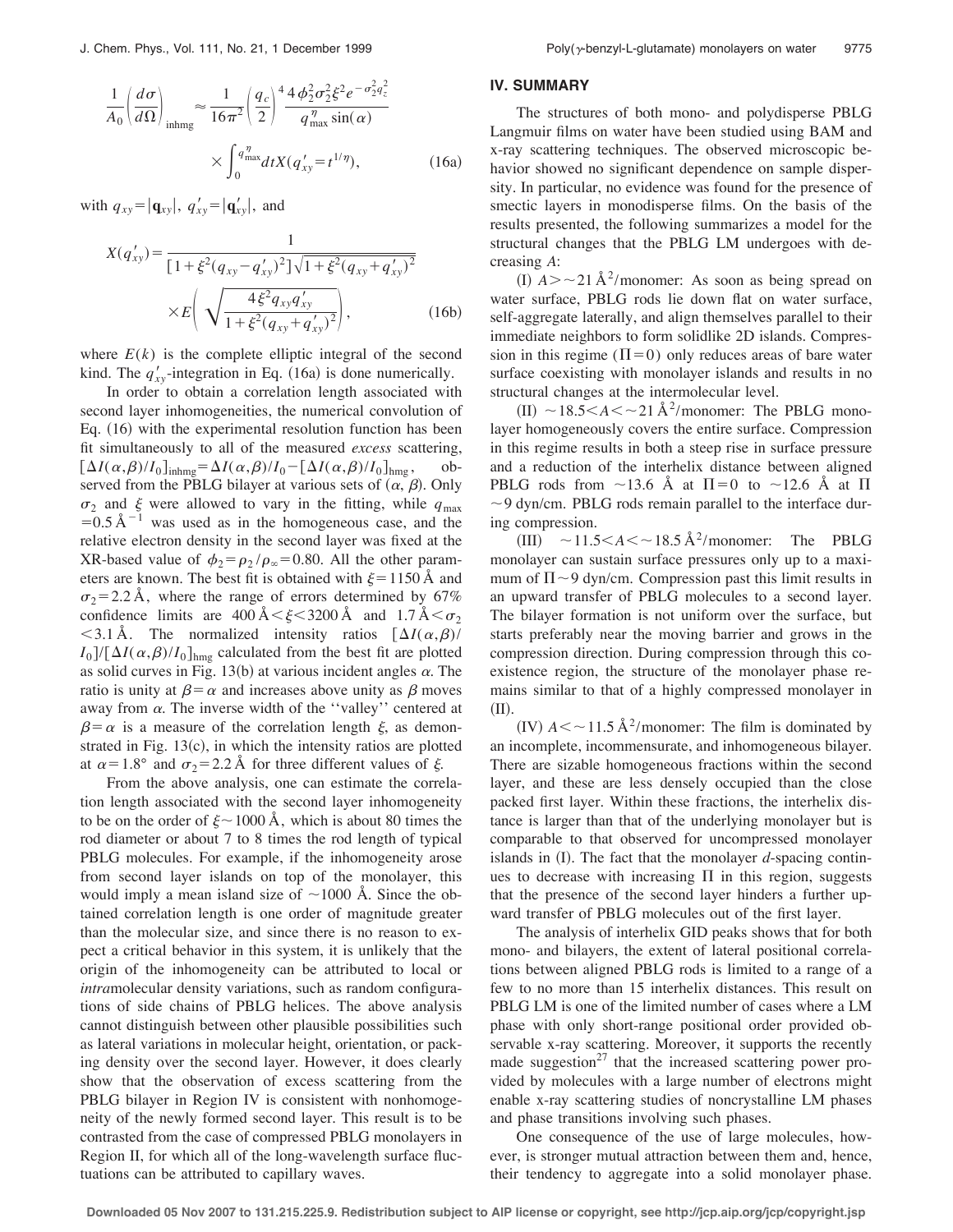Moreover, the results of this study suggest that if the solid LM phase formed is noncrystalline and involves large rodlike molecules, it tends to remain noncrystalline up to the highest surface pressure that can be sustained by the monolayer. This is probably because structural rearrangements required to transform the glassy phase into another 2D phase would include extensive molecular reorientations and are, therefore, more difficult to achieve with such large molecules confined in tightly packed spaces. One possibility for avoiding this type of aggregation behavior might be introduction of some repulsive forces between large molecules (e.g., through chemical modifications of side chains for helical polypeptides). If this can be achieved, x-ray scattering studies of 2D phase transitions involving fluid LM phases may become possible. For  $\alpha$ -helical polypeptides, the reduction of intermolecular attraction is an important next step that might facilitate monodispersity-induced smectic layering in LMs.

### **ACKNOWLEDGMENTS**

The authors thank H. Tostmann, O. G. Shpyrko, K. Penanen, E. DiMasi, B. M. Ocko, and M. Deutsch for helpful discussions regarding the off-specular diffuse scattering technique. The Harvard contribution to this work was supported by Grant No. NSF-DMR-98-72817. Work at the University of Massachusetts was supported by Grant No. NSF-DMR-95-10031. The x-ray experiments were carried out on the Harvard/BNL liquid surface spectrometer at Beamline X22B in the National Synchrotron Light Source, Brookhaven National Laboratory. This facility is supported by No. DE-AC02-76CH00016.

- <sup>1</sup>C. M. Knobler, Adv. Chem. Phys.  $77$ , 397 (1990).
- ${}^{2}$ C. M. Knobler and R. C. Desai, Annu. Rev. Phys. Chem. 43, 207 (1992).
- <sup>3</sup>H. Möhwald, Annu. Rev. Phys. Chem. **41**, 441 (1990).
- <sup>4</sup> J. Als-Nielsen and H. Möhwald, in *Handbook of Synchrotron Radiation*, Vol. 4, edited by S. Ebashi, E. Rubenstein, and M. Koch (North Holland, Amsterdam, 1991), p. 1.
- <sup>5</sup> J. Als-Nielsen, D. Jacquemain, K. Kjaer, F. Leveiller, M. Lahav, and L. Leiserowitz, Phys. Rep. 246, 251 (1994).
- <sup>6</sup>P. S. Pershan, *Structure of Liquid Crystal Phases* (World Scientific, Singapore, 1988).
- $7J.$  D. Brock, R. J. Birgeneau, J. D. Litster, and A. Aharony, Phys. Today **July**, 52-59 (1989).
- 8O. M. Magnussen, B. M. Ocko, M. Deutsch, M. J. Regan, P. S. Pershan, D. Abernathy, G. Grubel, and J.-F. Legrand, Nature (London) 384, 250  $(1996)$ .
- <sup>9</sup>M. Deutsch, O. M. Magnussen, B. M. Ocko, M. J. Regan, and P. S. Pershan, in *Self-Assembled Monolayers of Thiols*, edited by A. Ulman (Academic, San Diego, 1998).
- <sup>10</sup>B. R. Malcolm, Nature (London) **195**, 901 (1962).
- <sup>11</sup> B. R. Malcolm, Polymer 7, 595 (1966).
- <sup>12</sup>B. R. Malcolm, Proc. R. Soc. London, Ser. A 305, 363 (1968).
- <sup>13</sup> G. I. Loeb, J. Colloid Interface Sci. **26**, 236 (1968).
- $14$ G. I. Loeb and R. E. Baier, J. Colloid Interface Sci. 27, 38 (1968).
- <sup>15</sup> B. R. Malcolm, J. Polym. Sci., Part C: Polym. Symp. 34, 87 (1971).
- <sup>16</sup>D. W. Goupil and F. C. Goodrich, J. Colloid Interface Sci. **62**, 142 (1977).
- <sup>17</sup> D. G. Cornell, J. Colloid Interface Sci. **70**, 167 (1979).
- 18T. Takenaka, K. Harada, and M. Matsumoto, J. Colloid Interface Sci. **73**, 569 (1980).
- 19G. Gabrielli, P. Baglioni, and E. Ferroni, J. Colloid Interface Sci. **81**, 139  $(1981)$ .
- 20F. Takeda, M. Matsumoto, T. Takenaka, and Y. Fujiyoshi, J. Colloid Interface Sci. 84, 220 (1981).
- 21F. Takeda, M. Matsumoto, T. Takenaka, Y. Fujiyoshi, and N. Uyeda, J. Colloid Interface Sci. 91, 267 (1983).
- <sup>22</sup> B. R. Malcolm, J. Colloid Interface Sci. **104**, 520 (1985).
- 23H. Motschmann, R. Reiter, R. Lawall, G. Duda, M. Stamm, G. Wegner, and W. Knoll, Langmuir 7, 2743 (1991).
- 24P. Lavigne, P. Tancrede, F. Lamarche, and J.-J. Max, Langmuir **8**, 1988  $(1992)$ .
- 25P. Lavigne, P. Tancrede, F. Lamarche, M. Grandbois, and C. Salesse, Thin Solid Films 242, 229 (1994).
- 26D. Sohn, H. Yu, J. Nakamatsu, P. S. Russo, and W. H. Daly, J. Poly. Sci. B 34, 3025 (1996).
- 27M. Fukuto, K. Penanen, R. K. Heilmann, P. S. Pershan, and D. Vaknin, J. Chem. Phys. 107, 5531 (1997).
- <sup>28</sup> I. Uematsu, Adv. Polym. Sci. 59, 37 (1984).
- <sup>29</sup> J. Watanabe, Y. Fukuda, R. Gehani, and I. Uematsu, Macromolecules **17**, 1004 (1984).
- <sup>30</sup> J. Watanabe, H. Ono, I. Uematsu, and A. Abe, Macromolecules **18**, 2141  $(1985).$
- <sup>31</sup> J. Watanabe, M. Goto, and T. Nagase, Macromolecules **20**, 298 (1987).
- 32E. Iizuka, K. Abe, K. Hanabusa, and H. Shirai, in *Current Topics in Polymer Science, Vol. I* (Hanser, Munich, 1987), pp. 235-248.
- <sup>33</sup> M. Ballauff, Angew. Chem. Int. Ed. Engl. **28**, 253 (1989).
- 34G. Duda, A. J. Schouten, T. Arndt, G. Lieser, G. F. Schmidt, C. Bubeck, and G. Wegner, Thin Solid Films 159, 221 (1988).
- 35S. Schwiegk, T. Vahlenkamp, G. Wegner, and Y. Xu, Thin Solid Films **210/211**, 6 (1992).
- 36S. Schwiegk, T. Vahlenkamp, Y. Xu, and G. Wegner, Macromolecules **25**, 2513 (1992).
- 37K. Mathauer, A. Schmidt, W. Knoll, and G. Wegner, Macromolecules **28**, 1214 (1995).
- 38W. Hickel, G. Duda, M. Jurich, T. Krohl, K. Rochford, G. I. Stegeman, J. D. Swalen, G. Wegner, and W. Knoll, Langmuir 6, 1403 (1990).
- 39S. Lee, J. R. Dutcher, B. Hillebrands, G. I. Stegeman, W. Knoll, G. Duda, G. Wegner, and F. Nizzoli, Mater. Res. Soc. Symp. Proc. 188, 355 (1990).
- 40F. Nizzoli, B. Hillebrands, S. Lee, G. I. Stegeman, G. Duda, G. Wegner, and W. Knoll, Mater. Sci. Eng., B 5, 173 (1990).
- 41K. Mathauer, A. Mathy, C. Bubeck, G. Wegner, W. Hickel, and U. Scheunemann, Thin Solid Films 210/211, 449 (1992).
- <sup>42</sup>A. Mathy, K. Mathauer, G. Wegner, and C. Bubeck, Thin Solid Films 215, 98 (1992).
- 43H. Menzel, B. Weichart, and M. L. Hallensleben, Thin Solid Films **223**, 181 (1993).
- 44H. Menzel, M. L. Hallensleben, A. Schmidt, W. Knoll, T. Fischer, and J. Stumpe, Macromolecules **26**, 3644 (1993).
- 45V. V. Tsukruk, M. D. Foster, D. H. Reneker, A. Schmidt, and W. Knoll, Langmuir 9, 3538 (1993).
- 46 I. H. Musselman, D. L. Smith, E. P. Enriquez, V. F. Guarisco, and E. T. Samulski, J. Vac. Sci. Technol. A 12, 2523 (1994).
- 47A. Schmidt, K. Mathauer, G. Reiter, M. D. Foster, M. Stamm, G. Wegner, and W. Knoll, Langmuir 10, 3820 (1994).
- 48V. V. Tsukruk, M. D. Foster, D. H. Reneker, A. Schmidt, H. Wu, and W. Knoll, Macromolecules 27, 1274 (1994).
- 49T. R. Vierheller, M. D. Foster, A. Schmidt, K. Mathauer, W. Knoll, G. Wegner, S. Satija, and C. F. Majkrzak, Macromolecules 27, 6893 (1994).
- 50G. Wegner and K. Mathauer, Mater. Res. Soc. Symp. Proc. **247**, 767  $(1992).$
- <sup>51</sup> D. Neher, Adv. Mater. 7, 691 (1995).
- <sup>52</sup>C. Robinson, Trans. Faraday Soc. **52**, 571 (1956).
- <sup>53</sup> C. Robinson and J. C. Ward, Nature (London) **180**, 1183 (1957).
- 54C. Robinson, J. C. Ward, and R. B. Beevers, Discuss. Faraday Soc. **25**, 29  $(1958)$ .
- <sup>55</sup>E. L. Wee and W. G. Miller, J. Phys. Chem. **75**, 1446 (1971).
- <sup>56</sup>P. S. Russo and W. G. Miller, Macromolecules **16**, 1690 (1983).
- <sup>57</sup>F. Livolant and Y. Bouligand, J. Phys. (France) 47, 1813 (1986).
- <sup>58</sup> A. Hill and A. M. Donald, Liq. Cryst. **6**, 93 (1989).
- <sup>59</sup> J. C. Horton, A. M. Donald, and A. Hill, Nature (London) 346, 44 (1990).
- <sup>60</sup> H. Block and C. P. Shaw, Polymer 33, 2459 (1992).
- 61S. M. Yu, V. Conticello, G. Zhang, C. Kayser, M. J. Fournier, T. L. Mason, and D. A. Tirrell, Nature (London) 389, 167 (1997).
- 62D. K. Schwartz, M. L. Schlossman, and P. S. Pershan, J. Chem. Phys. **96**, 2356 (1992).
- 63W. J. Foster, M. C. Shih, and P. S. Pershan, J. Chem. Phys. **105**, 3307  $(1996).$
- $64$ The use of small amounts of trifluoroacetic acid (TFA) in the spreading solvent was necessary to dissolve monodisperse PBLG in chloroform, while the polydisperse PBLG dissolves in pure chloroform. The use of either pure chloroform or TFA–chloroform mixture as the spreading sol-